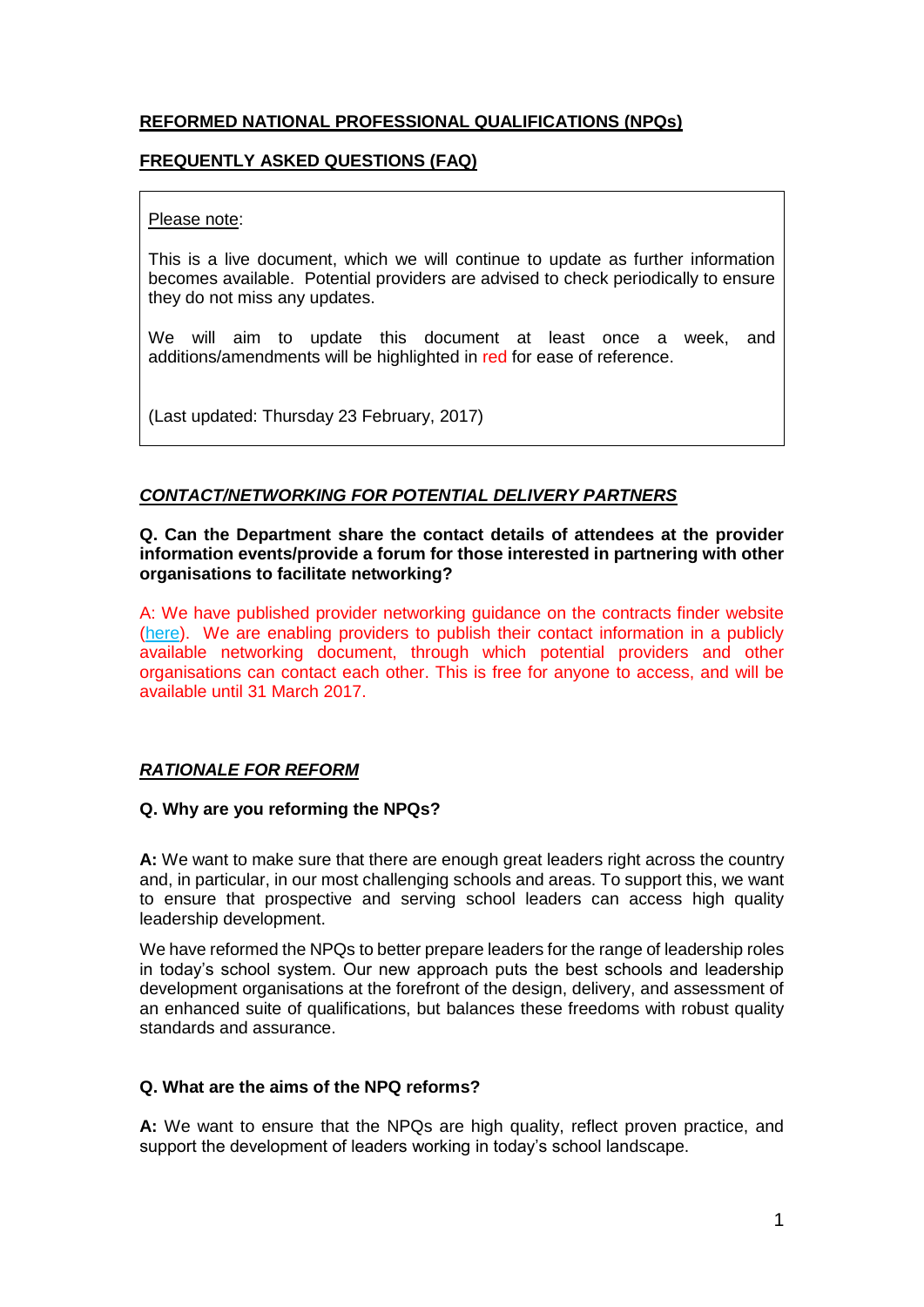# *HOW THE REFORMED NPQS WILL WORK*

## **Q. Are you planning to provide 360s centrally as part of the programmes?**

A: There is no requirement for accredited providers to offer 360 degree diagnostics as part of their NPQ programmes, however providers may choose to do so at their discretion. As a result, DfE will not provide this service centrally. The knowledge, skills and behaviours that participants are expected to develop as part of their NPQ are set out in the Content and Assessment framework, available on the contracts finder site.

## **Q. Please could you clarify what this means for existing licensees and the final assessment?**

A: Participants undertaking NPQs with existing licensees needed to be registered by the January 31st 2017 deadline in order to be able to submit for final assessment. Where participants are eligible and were registered by this deadline, NCTL/DfE will meet the costs of the participant's final assessment. As this deadline has now passed, it is no longer possible to register participants for final assessment under the current provision.

## **Q. Could we please have advance notice of the new competencies so that we can provide our customers with all the diagnostics they need come September?**

A: Please see the Content and Assessment Framework for details of what participants will need to cover and how they will be assessed.

## **Q. As a national organisation we are keen to offer NPQs in more than one region. Are we able to submit multiple bids with different partner schools in different regions (for example with a school in the South West, one in London and one in the North?)**

A: Providers can choose to organise themselves and their delivery in a range of ways. They may choose to have Lead Schools in areas in a hub and spoke style model – with this model, there would be a single accredited provider with several lead and partner schools. One application would be required in this instance.

#### **Q. Do providers have to deliver across an entire region?**

A: No. When submitting an application, applicants can specify the geographic area within which they want to deliver their proposed provision – whether national, crossregional, regional or sub-regional.

## **Q. Can schools be named in different bids that other schools submit using a model with different partner schools in different regions?**

A: Yes. If an organisation or school wishes to support other providers, they can be included in the applications of the potential providers they wish to support.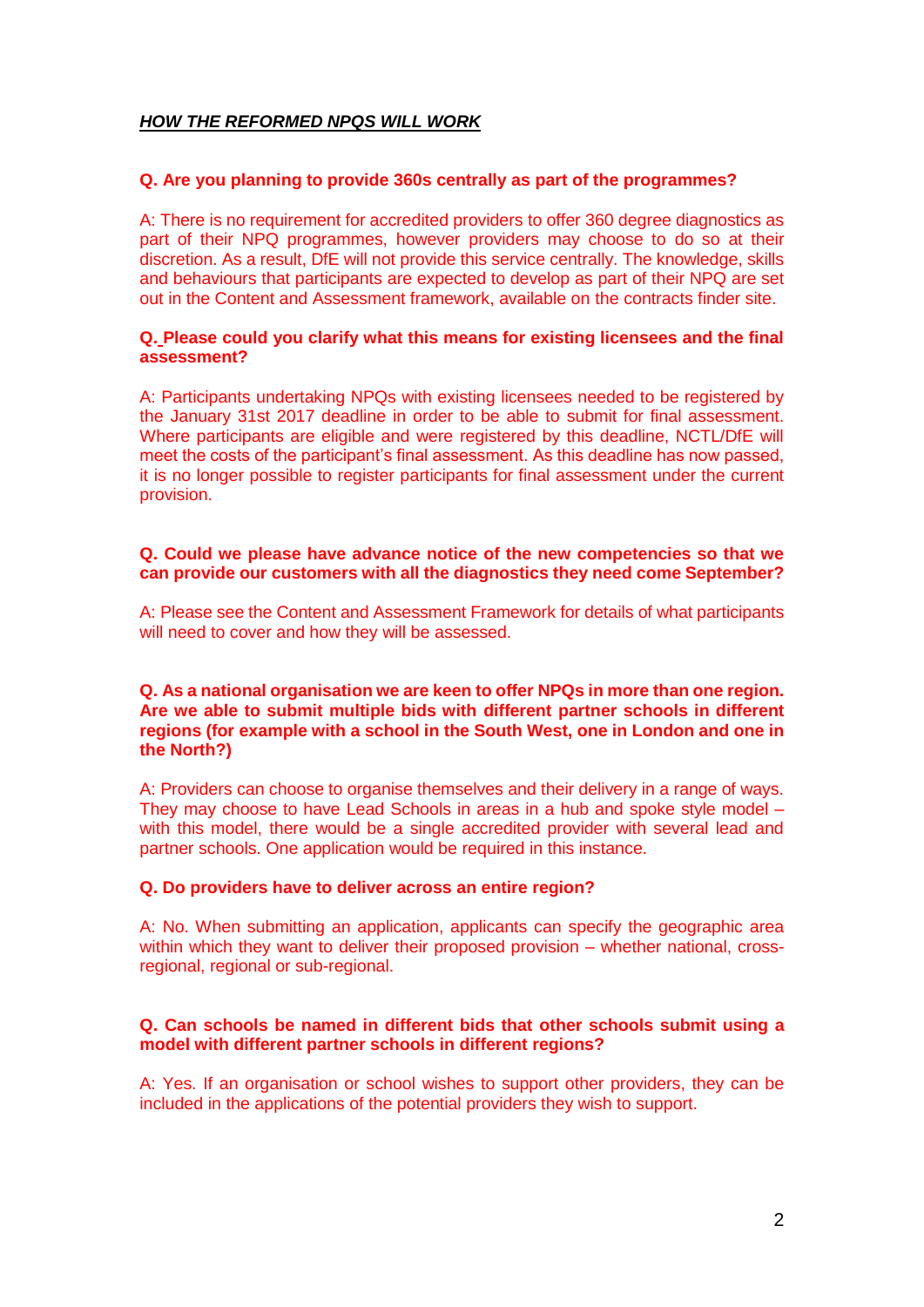## **Q. Can we apply for accreditation to run the NPQs as well as be in another consortium?**

A: Providers may support other providers and should make it clear that they will be doing this in their application. Potential providers will need to demonstrate that they have a sustainable business model and have the capacity to deliver the NPQs that they have chosen to deliver.

## **Q. Are we able to offer an 'NPQBL' for Business Leaders or does that have to come under the existing framework of NPQ's offered?**

A: Providers are required to meet the three frameworks set out in the Invitation to Apply document. This requires providers to choose one of the four levels of qualifications: NPQML, NPQSL, NPQH, and NPQEL. However, providers may choose to give a focus to one of these levels targeted a specific group of people, such as business leaders, as long as they meet the full extent of the three frameworks. For example, a provider might have an NPQEL course focused towards business leaders that has extra themes included beyond what is required in the frameworks.

#### **Q. We're looking to apply for accreditation as a partnership comprised of teaching schools. Do we need a consortium agreement as per the mandatory requirements?**

A: Yes. As set out in the mandatory requirements, if you are delivering as part of a consortium your organisation will need to enter into binding agreements with other members of the consortium to ensure service delivery and compliance with all contractual requirements and expectations. The lead organisation will be the signatory to the Accreditation Agreement, and will have overall accountability for service delivery and meeting the contractual obligations.

### **Q. We want to deliver the qualifications as a consortium, with part of the consortium delivering the NPQML, another delivering the NPQSL, and another delivering NPQH. Does this require one application form or three?**

A: One form will be sufficient for an application from the consortium.

#### **Q. What happens to a course's participants if their provider drops out?**

A: The Accreditation Agreement includes provisions that will require that any such participants are found an alternative provider, and that where this is not possible, the accreditee shall ensure that all participants are refunded for undelivered services.

### **Q. Does the delivery of professional development in the HE sector count as relevant experience and expertise? What do you mean by 'experience and expertise in delivering CPD in the English education sector'?**

A: Section C1 of the application form requires applicants to provide details of their recent experience and expertise in delivering relevant training. This could be in school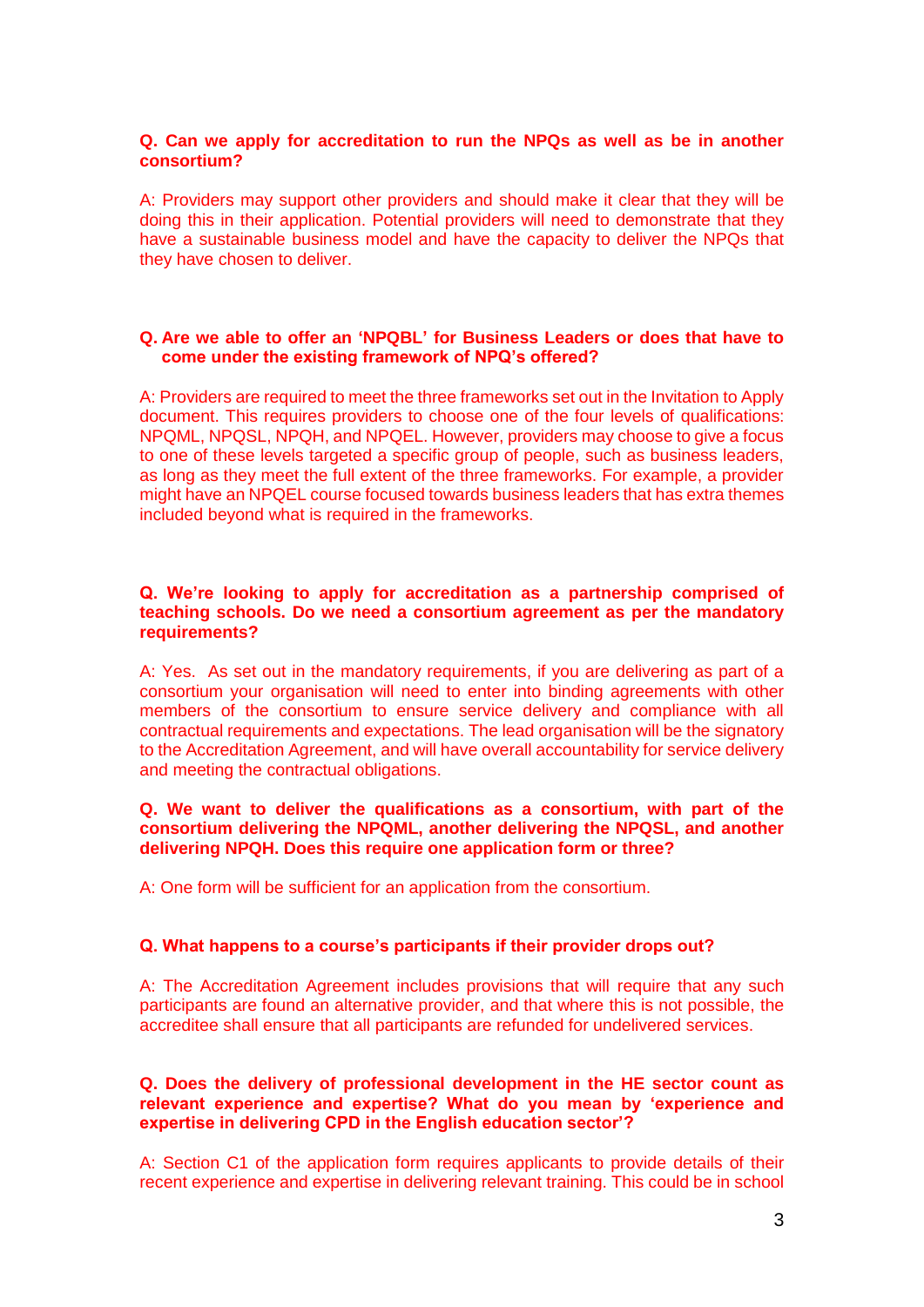leadership, other leadership or other educational settings. Therefore, the delivery of CPD in the HE sector would be within scope. Further guidance on the detail that should be provided as part of this section is contained within the application form.

### **Q. How frequently will you review and update the frameworks?**

A: Over time, the frameworks will need to be reviewed to ensure they remain current, however we do not anticipate reviewing them in the first two years of delivery.

## **Q. On the application form, you ask for experience of leadership development training – does this have to be accredited?**

A: No. There is no requirement that applicants have to have experience or expertise in delivering accredited continuing professional development. As set out in section C1 of the form, this could be in school leadership, other leadership or other educational settings.

## **Q. On the application form, question 16: Is it 300 words for each NPQ level or 300 words in total for all NPQ levels we intend to deliver?**

A: The 300-word limit applies to the total words for the question and therefore, 300 words to cover all levels of qualification.

### **Q. On the application form, question 17: for each further course content, is this 300 words per additional course or 300 words max for the total we intend to deliver?**

A: Again, the 300-word limit applies to the total words for the question and therefore, 300 words to cover all levels of qualification.

#### **Q. How detailed does the course outline requested in the Application Form need to be?**

A: A short summary (300 words) will be required, as indicated in section E1 of the Application Form.

#### **Q. Will there be a central forum where participants can see accredited providers operating in their area?**

A: It is our intention to publish this information on GOV.UK, as per the current arrangement for licensees.

## **Q. If you successfully gain accreditation, can you subcontract your provision out?**

A: Yes, you can subcontract.

## **Q. If I apply to deliver a particular qualification(s) now, can I apply for accreditation to deliver additional qualifications at a later date?**

A: There are no future application windows immediately planned, therefore applicants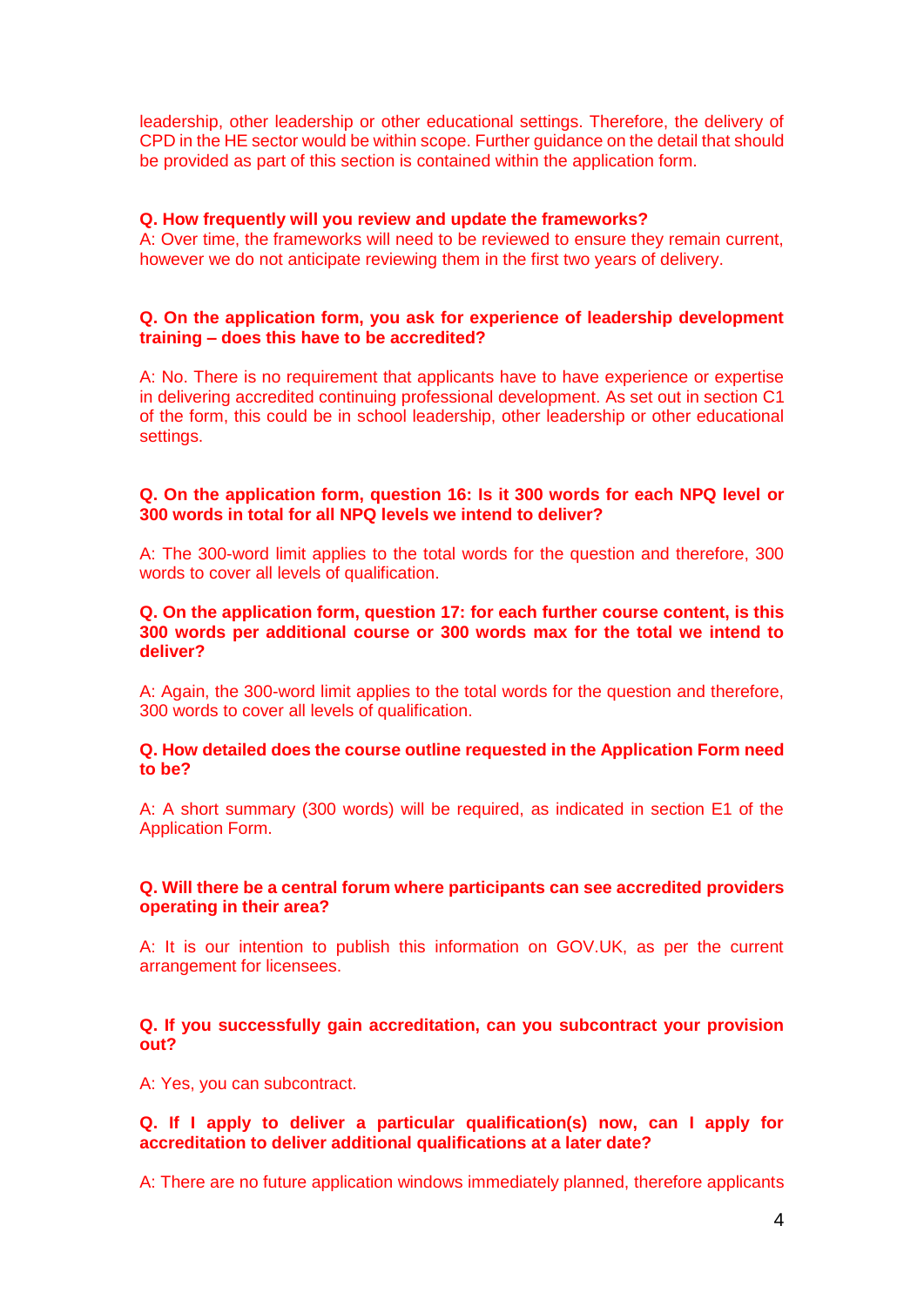are advised to set out future plans, including intentions to deliver additional qualifications in their first three years of delivery, in their Application Form.

### **Q. We are currently a teaching school. How will the branding offer that comes with NPQ accreditation differ from the branding that comes with teaching school designation?**

A: We are currently looking at the options around branding, and will update this Q&A as soon as further information is available - but NPQ branding will be differentiated from other designations/qualifications.

## **Q. Will providers have to pay for the quality assurance agent and its activities?**

A: No. The costs of the quality assurance agent and its activities will be met by the Department.

## **Q. Our local authority might offer funding to applicants to undertake courses – do we need to highlight this in the application form?**

A: Whilst not a requirement, it would be helpful as part of the section in the Application Form on financial planning (E3) to include such details if applicable.

### **Q. Can we evolve the programme/qualifications over three years e.g. add content?**

A: Yes. Provided you meet the specifications in the Content and Assessment Framework and incorporate as much information on these intentions as possible in your Application Form.

#### **Q. Can I work in multiple areas e.g. a local authority and an Opportunity Area in a different region?**

A: Yes. You will need to specify this on the Application Form.

#### **Q. Will it become compulsory for middle leaders, senior leaders, heads or executive leaders to take the reformed NPQs?**

**A:** No. NPQs will remain voluntary.

## **Q. When will the new qualifications replace the existing ones? When will the reformed NPQs start to be delivered?**

**A:** We worked closely with the expert group, existing providers, and the wider sector to determine the best timescales for the rollout of the new qualifications, in order to ensure a smooth transition from the existing provision. We are currently inviting applications from schools and other organisations who wish to start delivering one or more of the new qualifications in the 2017 to 2018 academic year.

#### **Q. How does this fit with your aspirations for career progression for teachers?**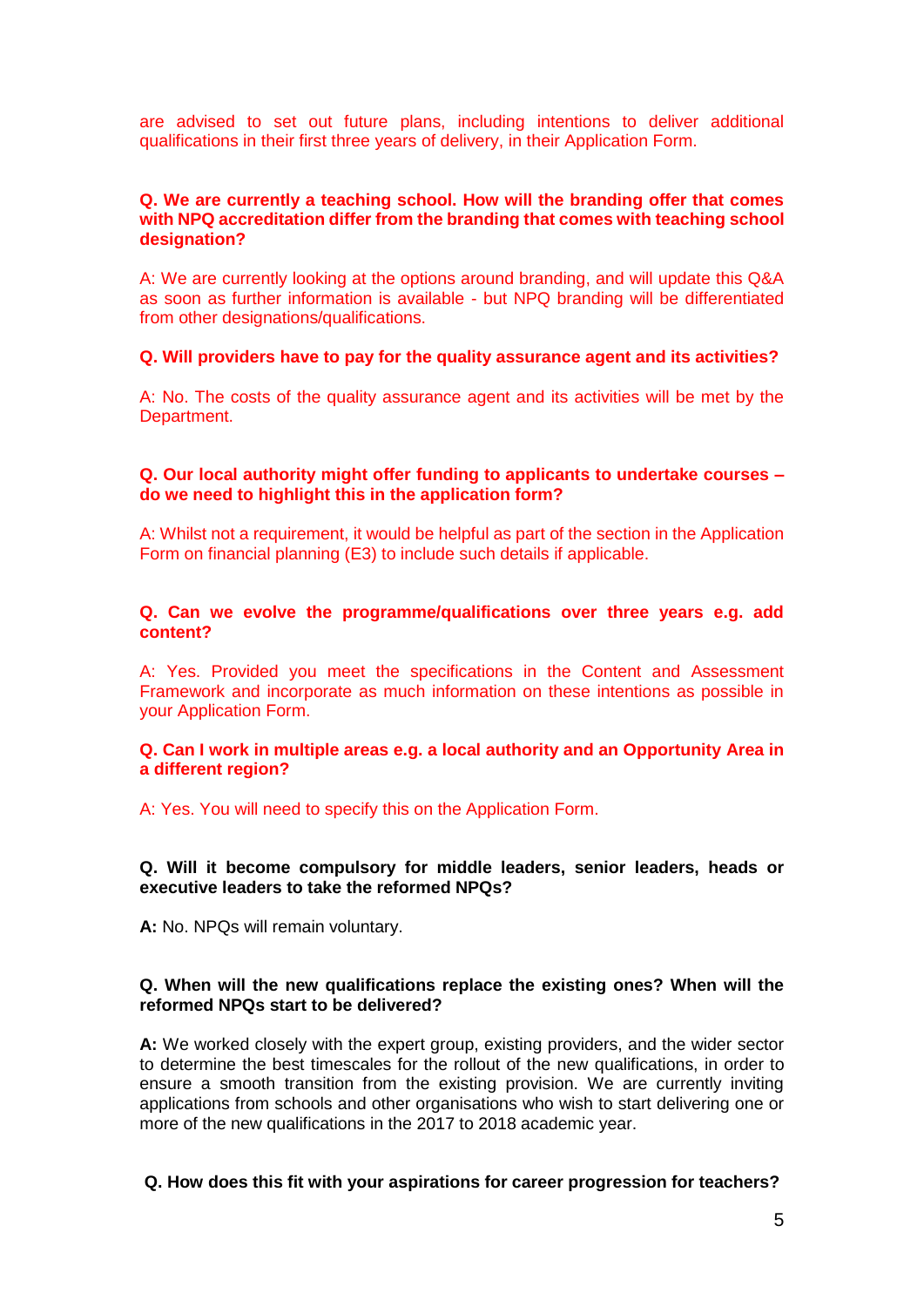**A:** Both aspirant and current NPQ providers can apply for accreditation to provide the new NPQ courses. We have also added a new level of leadership – 'Leading across several schools' – and an accompanying qualification – the National Professional Qualification for Executive Leadership (NPQEL) – targeted at aspirant and serving executive heads and multi-academy trusts (MAT) CEOs. This addition reflects the changing range of leadership roles and skills required.

## **Q. How does this fit with High Potential Middle Leaders/Senior Leaders (HPML/SL)?**

**A:** These national qualifications complement the more targeted high potential programmes, which are specifically focussed on the most challenging schools.

## **Q. Do the new qualifications subsume/replace the Head teacher Standards?**

A: No, they do not, but the Content and Assessment Framework has been developed with reference to the Head teacher Standards. The Head teacher Standards themselves are going to be reviewed in due course, in line with the commitment made at their publication.

### **Q. Do the new qualifications subsume the Future Leaders/Ambition School Leadership MAT CEO course?**

A: No. These courses will run in parallel, with the new NPQEL offering further choice for participants.

## **Q. Is the NPQEL designed for both Executive Head teachers and Multi-Academy Trust CEOs?**

A: Yes. We have designed the NPQEL to be appropriate for all types of executive leaders working across multiple schools. However, providers can tailor the qualification to meets the needs of one of these groups if they wish, as long the requirements set out in the Content and Assessment Framework, and the requirements and metrics set out in the Quality Framework, are fully met.

#### **Q. Will there still be guided learning hours?**

**A:** All NPQs must be delivered over a minimum of two academic terms. Providers will be required to publish details of their course, including the number of guided learning hours by each different type of study (face-to-face, online etc.)

## **Q. Is there an expectation that providers will/must offer online content to participants?**

A: There's no specific requirement to use online content, however, under Requirement J of the Quality Framework, providers will be required to use a range of study methods as outlined in the Quality Framework, including:

- 1. leadership training in the workplace, on the job, doing real work
- 2. challenge and support through a coach and/or mentor
- 3. access to high quality resources, drawing on up-to-date research and evidence
- 4. professional development from and with credible peers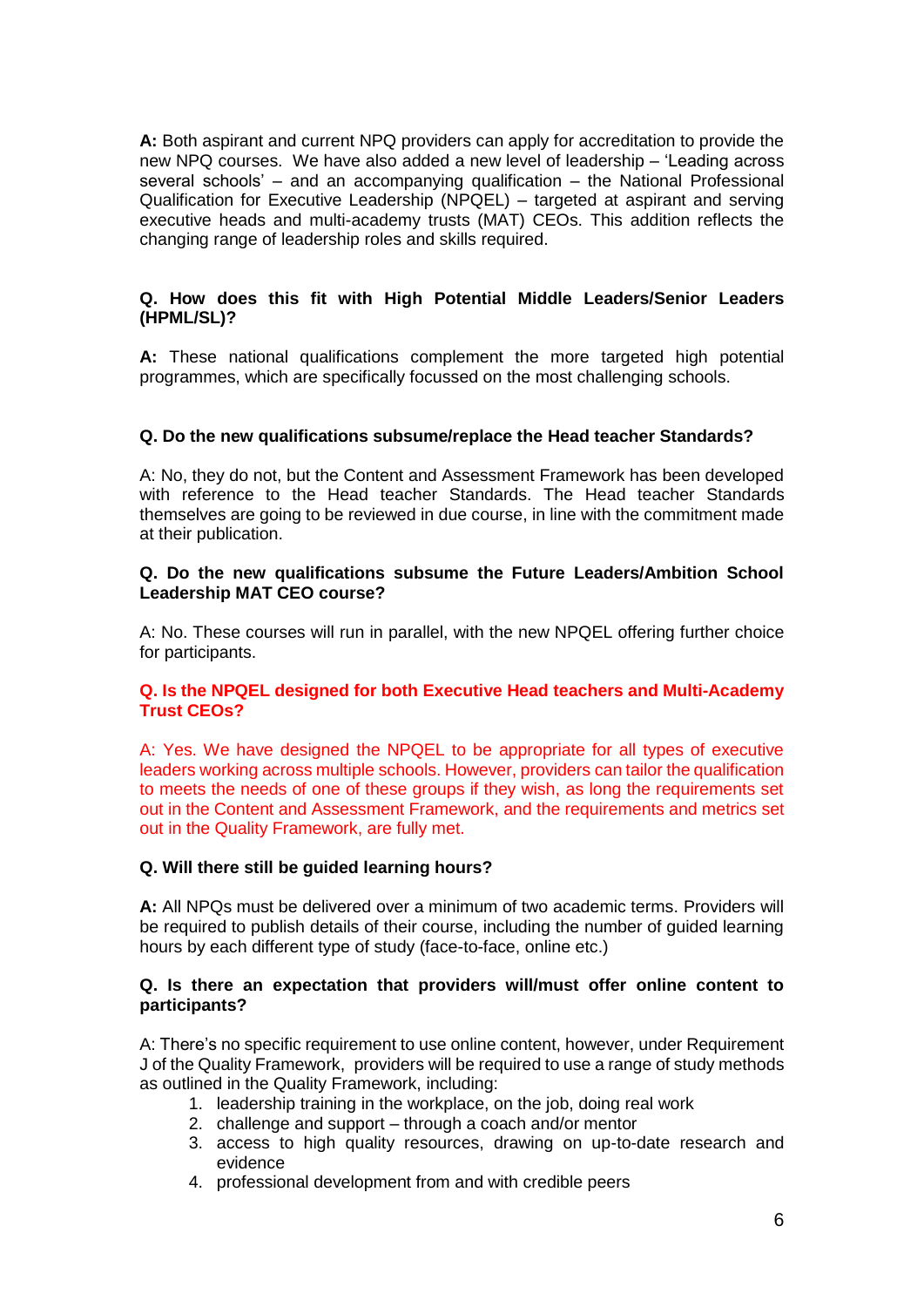5. opportunities for structured reflection

## **Q. With providers now administering final assessment, isn't there a conflict of interest?**

A: No. Appropriate safeguards will be in place which will ensure participants will be assessed against consistent national standards. Alongside peer moderation requirements, all providers will be required, as part of the Quality Framework, to submit a sample of assessment scripts for independent moderation against national standards, and a high level of accuracy is required as part of a provider's metrics.

## **Q. I am a current licensee. Do I need to reapply?**

A: Yes. The new frameworks and accreditation processes represent a wholly new approach to the qualifications, and therefore require a new commercial process. As such, current licensees will need to apply for accreditation should they wish to continue upon the end of existing licences (September 2017).

## **Q. Is there a different application process for current licensees?**

A: No. For commercial reasons, and to ensure a completely fair and transparent process, all providers looking to deliver the new qualifications will be subject to the same application processes.

## **Q. Aren't existing providers/licensees at an advantage in gaining accreditation given that they have been delivering the existing qualifications for five years?**

A: No. The new process is open to all providers, whether incumbent or new. The new frameworks apply to all providers, and we want to see innovative applications that go beyond the current courses. Moreover, providers can choose when to deliver their courses within the 2017 to 2018 academic year, giving sufficient time for course development, and must specify this date on their application form.

## **Q. If a provider applies for accreditation to deliver one qualification, can they add another to their provision at a later date?**

**A:** The Department will consider requests to add extra qualifications, but applicants are advised to specify as accurately as possible when applying, all of the NPQ courses they anticipate providing and when within the first three years of their provision they intend to provide them.

## **Q. Will there be opportunities to apply for accreditation at a later date?**

A: We do not have any additional application windows planned at the moment. However, as set out in the Invitation to Apply, "The Department reserves the right to run another application process upon conclusion of the above and will do so by way of a separate application process open to all interested parties and duly advertised."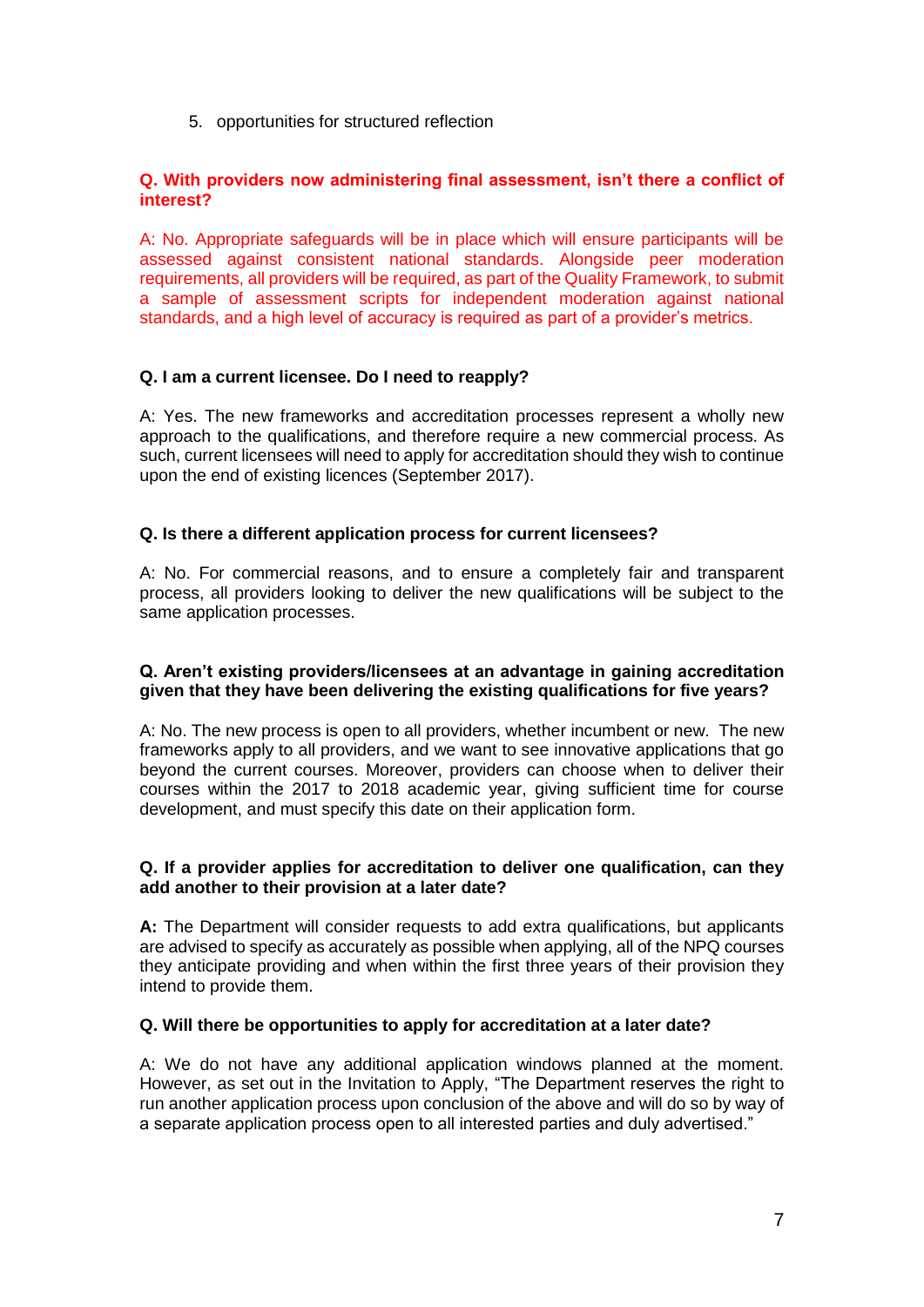## **Q. We are a current licensee, working in partnership with a number of schools/teaching schools/teaching school alliances (TSAs). Should we/can we continue with these arrangements?**

A: As long as applicants meet the evaluation criteria set out in the Application Form, it is up to applicants to determine the best delivery arrangements for their proposed provision.

## **Q. Are you expecting similar arrangements to the current licensee arrangements, with a limited number of regional-based providers?**

A: When providers apply for accreditation, they will have the freedom to specify the range of qualifications they wish to delivery, the geographical areas within which they want to deliver qualifications, and the minimum recruitment targets for this proposed provision. We do not have a limit on the number of regional-based providers.

## **Q. I am a current licensee still delivering the current qualifications. Should we stop this provision and advise participants to wait and undertake one of the new qualifications?**

A: Current licensees and their participants will need to make a judgement on the best course of action, taking account of the particular needs of each individual participant.

## **Q. Will there be training available for facilitators or assessors?**

A: No, we want to give providers the freedom to determine how they meet the requirements set out in the frameworks – they are the ones with the relevant experience and expertise and will be able to tailor their provision to the specific area(s) in which they are operating.

## **Q. There are still people working through current qualifications. Will these qualifications have the same status as the new ones?**

A: Whilst the changes we are making are a necessary response to changes in the education system, they are a continuation and expansion of current provision. The current qualifications will have the same status.

## **Q. Will there be any quality assurance prior to delivery?**

A: No, but the application process will ensure providers are of sufficient quality to commence delivery.

## **Q. Will the existing licensed learning materials become available for others to use?**

A: The current licenses expire in September 2017, and we are exploring the possibility of making the licensed learning materials openly available after this time.

## **Q. Will the Department/NCTL be providing pre-written course content?**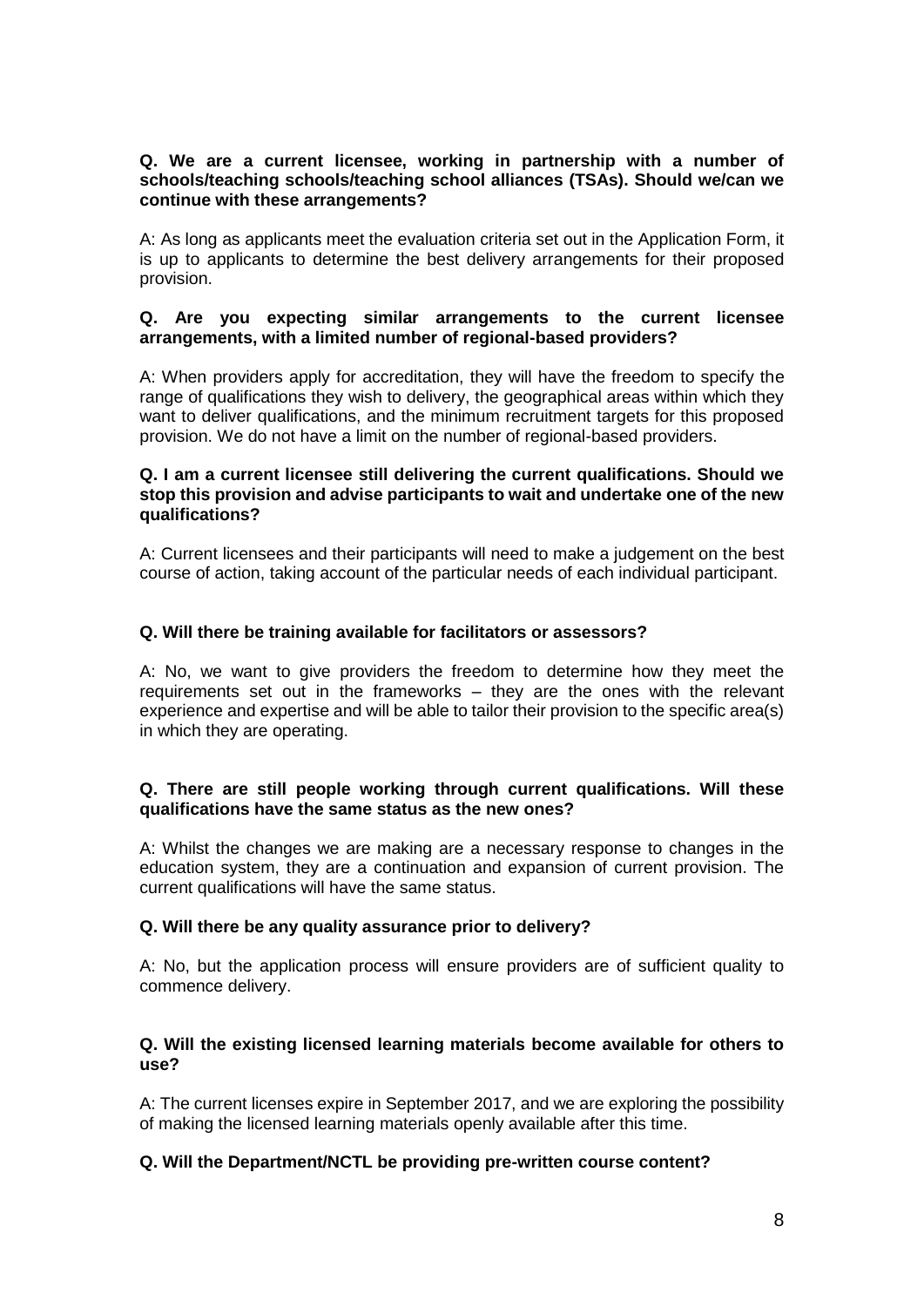A: No. Providers will use the Content and Assessment Framework to design and develop content.

# **Q. Are the new qualifications Masters' accredited?**

A: No, but providers have the freedom to work with Higher Education Institutions (HEIs) to design their courses in a way that offers participants opportunities for Masters-level accreditation.

## **Q. Without guided learning hours how will you ensure that courses are long enough to teach all the requirements of the course?**

**A:** All providers will be required to deliver all of the content framework over a period of at least 2 terms. Within that timeframe, providers will have the freedom to respond to the specific needs of participants.

## **Q. Will there be any subscription fees or charges if we successfully achieve accreditation as a provider of the NPQs?**

**A:** No, there will be no such fees**.**

## **Q. Do providers have the expertise to assess courses?**

**A:** Yes. We believe that the sector has the required expertise, and the Quality Assurance Framework will ensure that standards are the same across the country.

## **Q. Will some of the reforms (e.g. provider-led content development and final assessment) place an excessive logistical/financial burden on providers?**

**A:** Provider-led content development and final assessment puts the professional development of school leaders firmly in the hands of those that are best placed to deliver it – school leaders themselves. We believe that this is an important part of ensuring NPQs are gold standards. If providers do not feel they have the necessary expertise on their own, then we would encourage them to form partnerships with other potential providers.

## **Q. Will the lack of a single central assessment provider act as a perverse incentive to providers and subsequently lower standards?**

**A:** No. All providers will be subject to rigorous quality assurance, including a robust final assessment moderation process. This will be supported by a new quality assurance body/function. Providers who consistently fail to meet these standards will have their accreditation removed.

## **Q. How will you ensure national consistency?**

**A:** National consistency will be ensured through the Quality Assurance framework.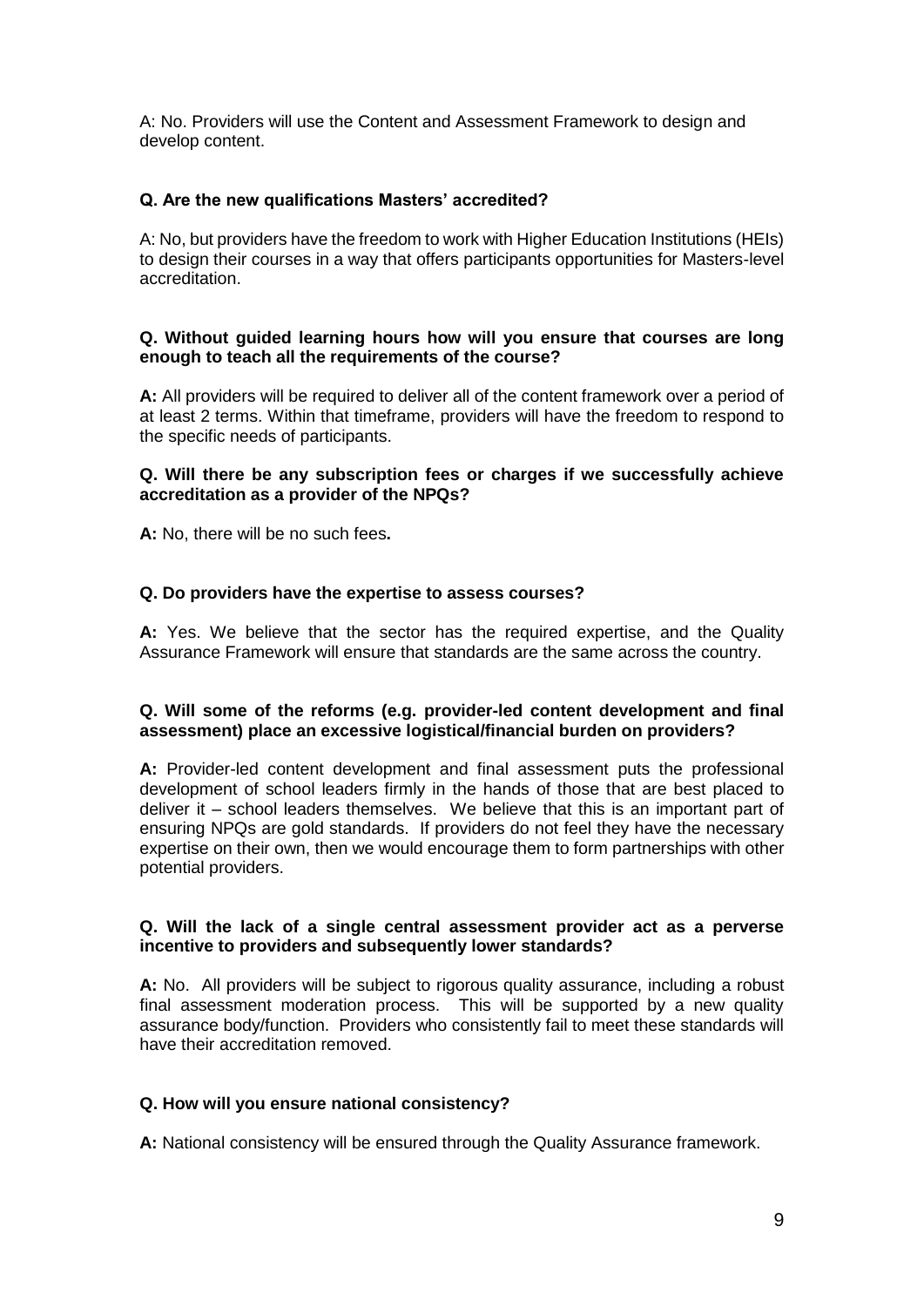## **Q. Why isn't there a qualification for non-educational roles, such as School Business Managers?**

**A:** We recognise the vital role played by School Business Managers in schools. This is why we have placed a much greater emphasis on business-related knowledge and skills in the new content framework. Moreover, providers are welcome to use the content framework as a basis for developing bespoke programmes for school business roles.

## **Q. Without regional delivery areas some areas of the country won't have access to NPQs. How will you ensure that NPQs are delivered in the areas that need them most?**

**A:** By removing regional delivery, we are freeing up providers to deliver nationally or through distance-learning methods, making NPQs more accessible to all.

## **Q. How are you ensuring delivery to disadvantaged schools / areas?**

**A:** We have a specific metric on the percentage of Free School Meals (FSM) pupils, and we will be closely monitoring take-up in the most disadvantaged areas.

# **Q. Why are we removing the interview from NPQH? Won't this lower standards?**

**A:** No – redesigned assessment means participants will be assessed against clear national standards, which will ensure leaders have both the practical skills and depth of knowledge required to be a successful leader. Interviews are not always the best method for assessing a participant's progress.

## **Q. Is there still a placement at NPQH?**

**A:** Yes – there will still be a placement.

## **Q. There is no longer a presentation/interview for NPQH; can we still do this?**

A: The content and assessment framework sets out the tasks within which all NPQ participants must be assessed. For NPQH and NPQEL, this include presentations to governing boards. Providers may supplement the mandatory assessment tasks with additional activities (such as an interview), however these must be on a formative basis only and must not impact on a participant's final mark, to ensure all participants are assessed using a nationally consistent approach.

## **Q. Assessment Task 2 for the NPQH is very demanding, with only 9 days allocated for placement. Is this enough time?**

A: Whilst the NPQH placement must last at least 9 days, there is no requirement that the task must be submitted for assessment to the same timeframe. Therefore, participants may choose to commence their project work prior to undertaking the placement, and complete it once they have had time to reflect on their findings.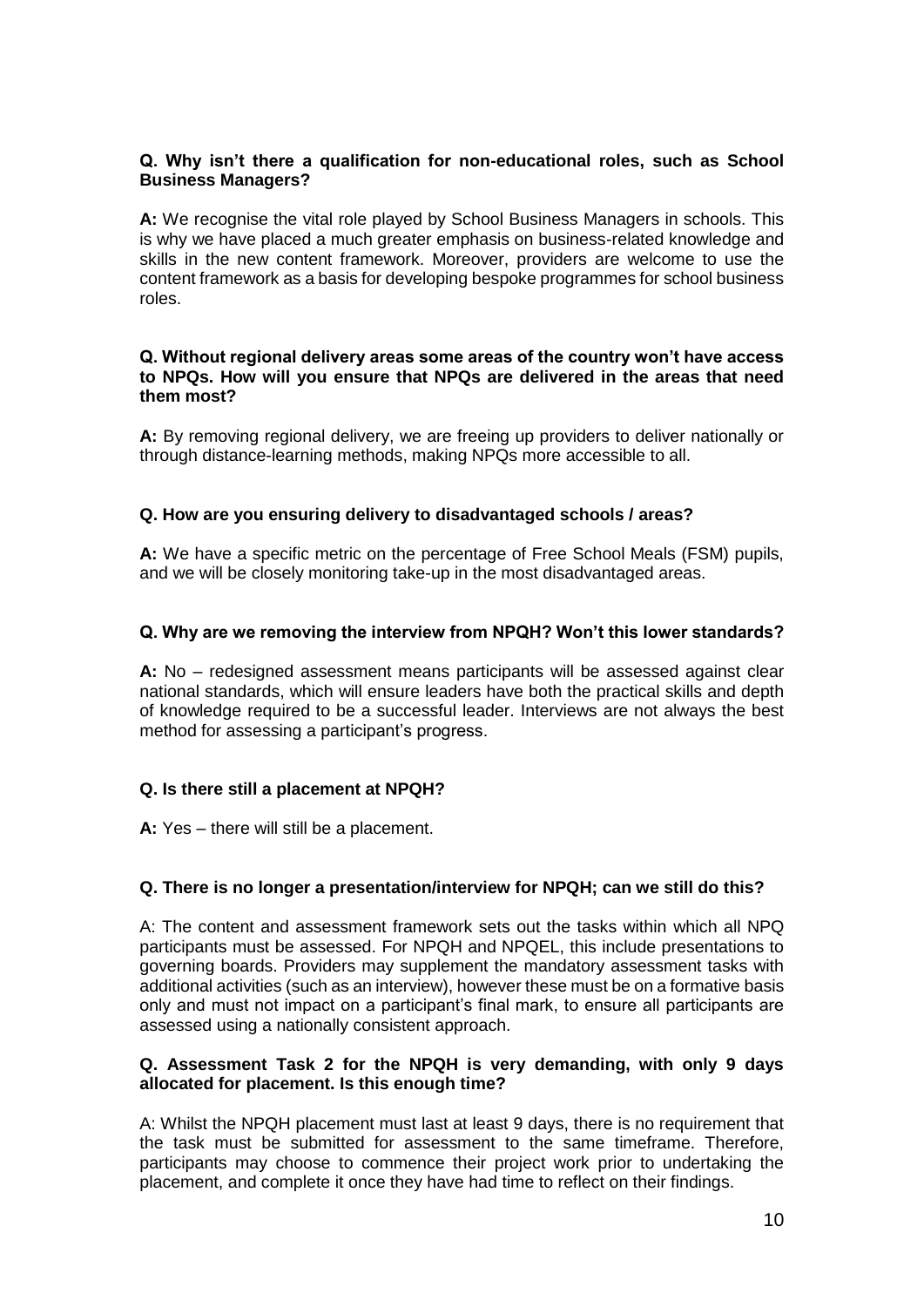## **Q. Does the new approach create competition between schools?**

A: We encourage schools to work in partnership and applicants will need to demonstrate sufficient demand in their proposed areas of operation.

## **Q. Do you have any sense of the number of providers that you will accredit**?

A: No. There is no cap on the number of providers – accreditations will be awarded on the basis of providers meeting the quality threshold.

## **Q. With no cap on the number of providers, won't there be lots of competition and price-undercutting etc?**

A: There is the potential for there to be a wide range of prices for qualifications, but applicants must show demand in their area, and accredited providers must publish data to enable informed choice by participants.

## **Q. If an applicant can show need, but not demand, is this enough?**

A: No. All applicants must demonstrate sufficient demand in their area for their proposed provision.

## **Q. How can applicants provide a clear picture of demand, given that it's likely demand will change?**

A: As set out in section B of the Application Form, applicants are asked to provide a short (300-word) summary of demand in their chosen geographical area(s) of operation, with evidence as an annex (which will not count against the word limit). As stated on the form, this evidence 'must be verifiable but can be in whatever form applicants deem appropriate', and may include letters from schools or academy trusts, and/or historical data of leadership development take-up.

#### **Q. Is there a cap on the number of providers?**

A: There is no cap on the number of providers in a given area as we want to see increased choice for participants across the country. We encourage schools to work in partnership and applicants will need to demonstrate sufficient demand in their proposed areas of operation.

### **Q. With no cap on the number of providers, and likely competition from other providers in the future, how can applicants accurately and sufficiently evaluate demand in their areas before the application deadline?**

A: We encourage applicants to get in touch with schools in their planned area(s) of operation to assess, and collect evidence on, the demand for their proposed provision.

## **Q. Do providers have to meet a minimum recruitment target?**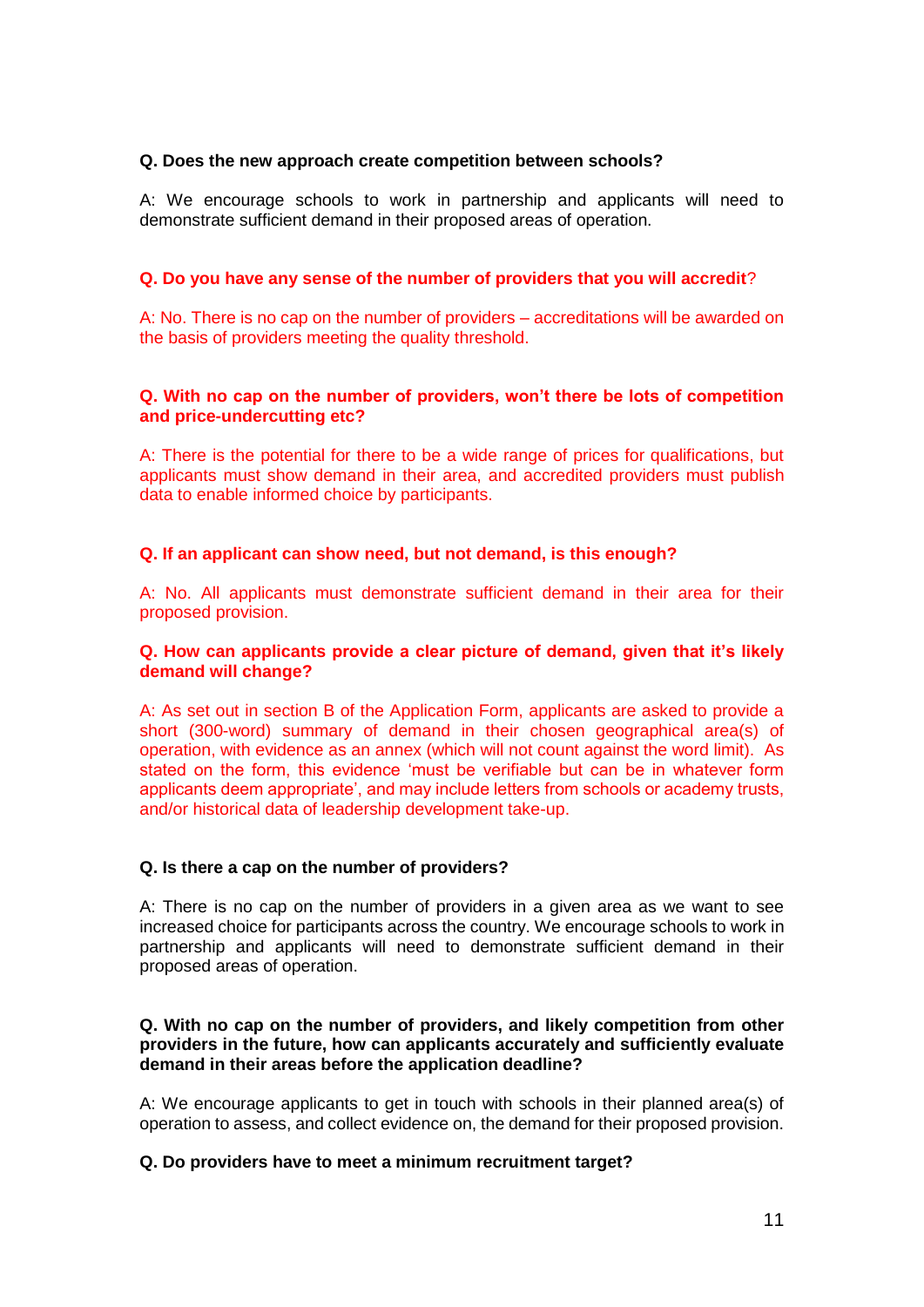A: Yes, but these will be set by providers as part of the application process.

## **Q. Is there a quota for the number of people who should pass the qualifications?**

A: There is no quota for the number of participants who should pass the qualifications, however there are metrics designed to ensure there is no significant difference between the achievement and retention rates of different groups (for example, those with protected characteristics).

## **Q. Will Newly Qualified Teachers (NQTs) be able to undertake the NPQs?**

A: Providers have the freedom to determine their own entry requirements, but we recommend setting any such requirements in a way that ensures that the quality requirements and metrics set out in the Quality Framework can be fully met.

## **Q. Can someone who doesn't hold Qualified Teacher Status (QTS) take an NPQ?**

A: Yes. It will be for the participant and provider to decide whether the qualification is right for them.

## **Q. Will there be graduation boards? Who will award the NPQ certificate?**

A: As per the current system, awards/certificates will be issued in the name of the Department.

#### **Q. Will there be pass, merit, and distinction grades for successful candidates?**

A: No. Participants will be subject to a pass/fail marking scheme.

## **Q. What are the 'cyber essentials' criteria set out in the Invitation to Apply?**

A: These are standard requirements in all government contracts. To mitigate the risk of common internet-based threats, all potential providers who will be handling personal data and using ICT systems to store or process potentially sensitive data need to ensure they meet these criteriA:

## *NEW QUALITY FRAMEWORK & DEVELOPMENT OF NPQ CONTENT*

#### **Q. Who will pay for the quality assurance/evaluation activities in the Quality Framework?**

A: Providers will have to meet the costs of their own quality assurance of their courses. The activities listed in the quality framework as being undertaken by the DfE or its quality assurance agent, will be met by the DfE.

#### **Q. How long will it take to accredit providers?**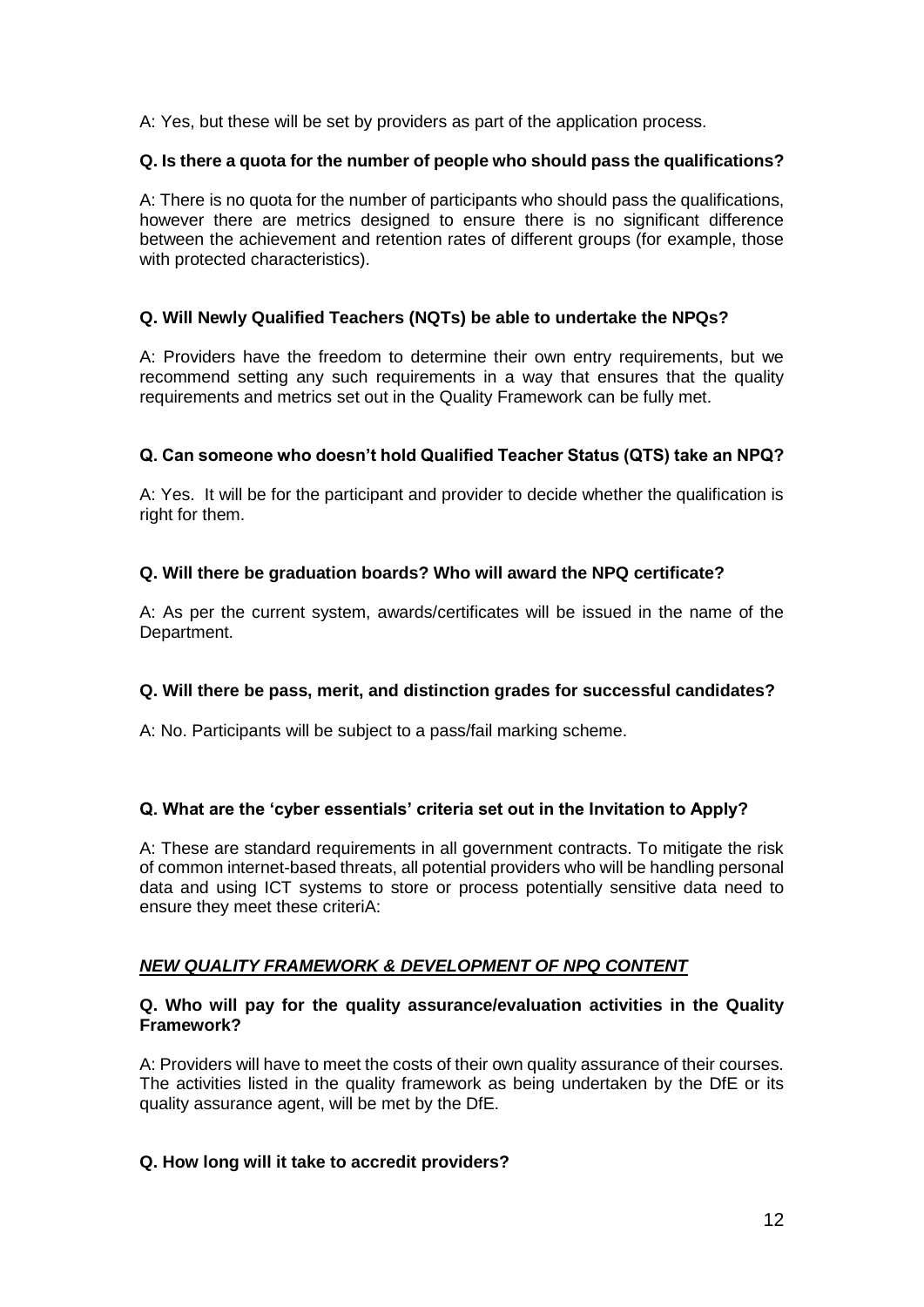A: We anticipate notifying applicants in the week commencing Monday 24 April, but will inform applicants if there are any changes to this timeline (which may be subject to the number of applications received).

## **Q. In the Content and Assessment Framework there are references in the final assessment tasks to participants showing impact through their projects, evidenced by 'data'. What does 'data' refer to?**

A: The types of supporting evidence/data/documents required for the final assessment tasks are set out in more detail in the tables for the respective NPQs, at pages 33, 35, 37, and 40-41 of the Content and Assessment Framework.

## **Q. Will priority be given to large school partnerships or those looking to deliver in 'cold spots' (areas of greatest need)?**

A: No. The evaluation criteria used to assess applications do not score large school partnerships more favourably than smaller entities. All applicants will need to demonstrate what demand for NPQs there is in their chosen geographical area(s) of operation.

#### **Q. Can I structure my course around a leadership course we run in our Teaching School Alliance (TSA)?**

A: So long as providers meet the requirements set out in the Content and Assessment Framework for the qualification(s) they are delivering, alongside the quality requirements and metrics set out in the Quality Framework, then they are free to structure the course how they wish.

#### **Q. Is every provider expected to provide their own version of any online tools and resources? Or can these be shared?**

A: We will not be providing any online tools or resources, but will be happy for providers to collaborate and share any such tools/resources.

#### **Q. How will quality assurance work?**

A: All providers will be required to meet the quality requirements and metrics set out in the Quality Framework, which will be monitored by the Department or its Quality Assurance Agent.

#### **Q. Who will carry out the quality assurance activities detailed in the Quality Framework?**

A: Decisions on who will fulfil the Quality Assurance Agent (QAA) role set out in the Quality Framework are still pending. This information will be made public when it is available.

## **Q. Can participants defer the completion of their qualification, due to maternity leave etc?**

A: Providers will be responsible for deferral policies, and the Department will take these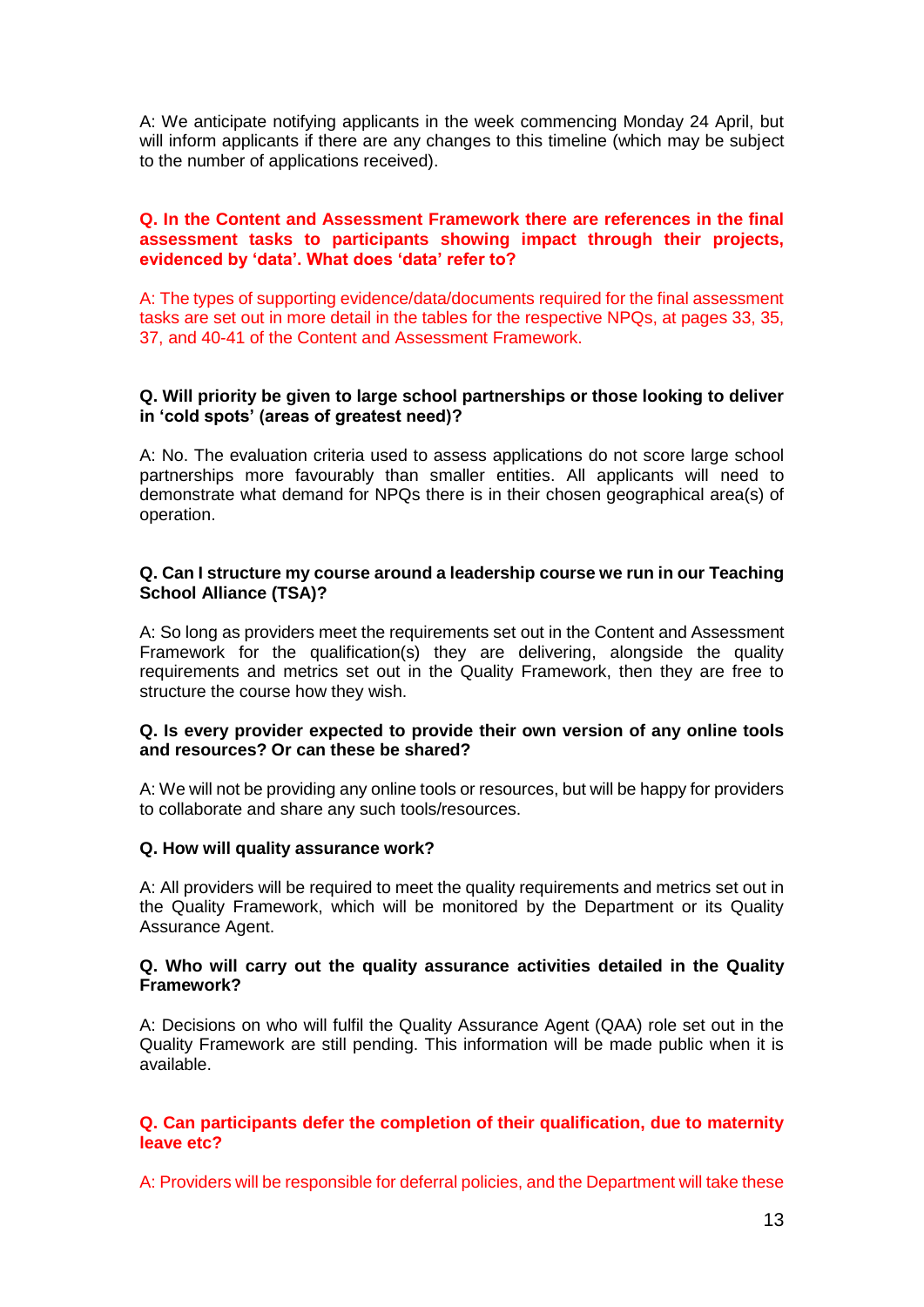into account when considering their performance against the quality framework.

## **Q. Are the Quality Assurance Agency for Higher Education (QAA) involved?**

A: No. References to the QAA in the supporting documentation refer to the Quality Assurance Agent that will undertake the quality assurance activities detailed in the Quality Framework.

## **Q. Are there are any mandatory entry assessment requirements?**

A: No. Providers have the freedom to determine their own entry requirements, but we recommend setting any such requirements in a way that ensures that the quality requirements and metrics set out in the Quality Framework can be fully met.

## **Q. Do providers have to assess participants at all levels of qualification?**

A: Yes. For each qualification, providers must assess candidates using the tasks and criteria set out in the Content and Assessment Framework.

## **Q. On the application form, you ask for 'experience'- does initial teacher training count?**

A: Yes. While applicants will need to demonstrate their capacity, capability and commitment to delivering their proposed provision in a number of areas, there is no requirement that applicants' experience and expertise in delivering continuing professional development is leadership-based'

## **Q. Will providers have to provide the Department/NCTL with applicant registration data?**

A: Yes. We will inform successful applicants on the details of this process in due course.

## **Q. Does the Quality Framework provider read across to any quality assurance activities undertaken by a university/Higher Education Institution (HEI) that is working in partnership with a provider?**

A: No, all providers will be expected to meet the requirements and metrics set out in the Quality Framework. However, if these requirements are met, the increased flexibility of the new suite of NPQs will enable providers to work with universities should they think it will enhance the quality of their provision.

#### **Q. Is there an expectation that providers work with HEIs?**

A: No. Providers are free to do so, should they wish, but providers are only required to meet the requirements and metrics set out in the Quality Framework to ensure consistent standards are maintained.

## **Q. Is there any value in working with HEIs in the design and delivery of the provision?**

A: This is up to providers to decide.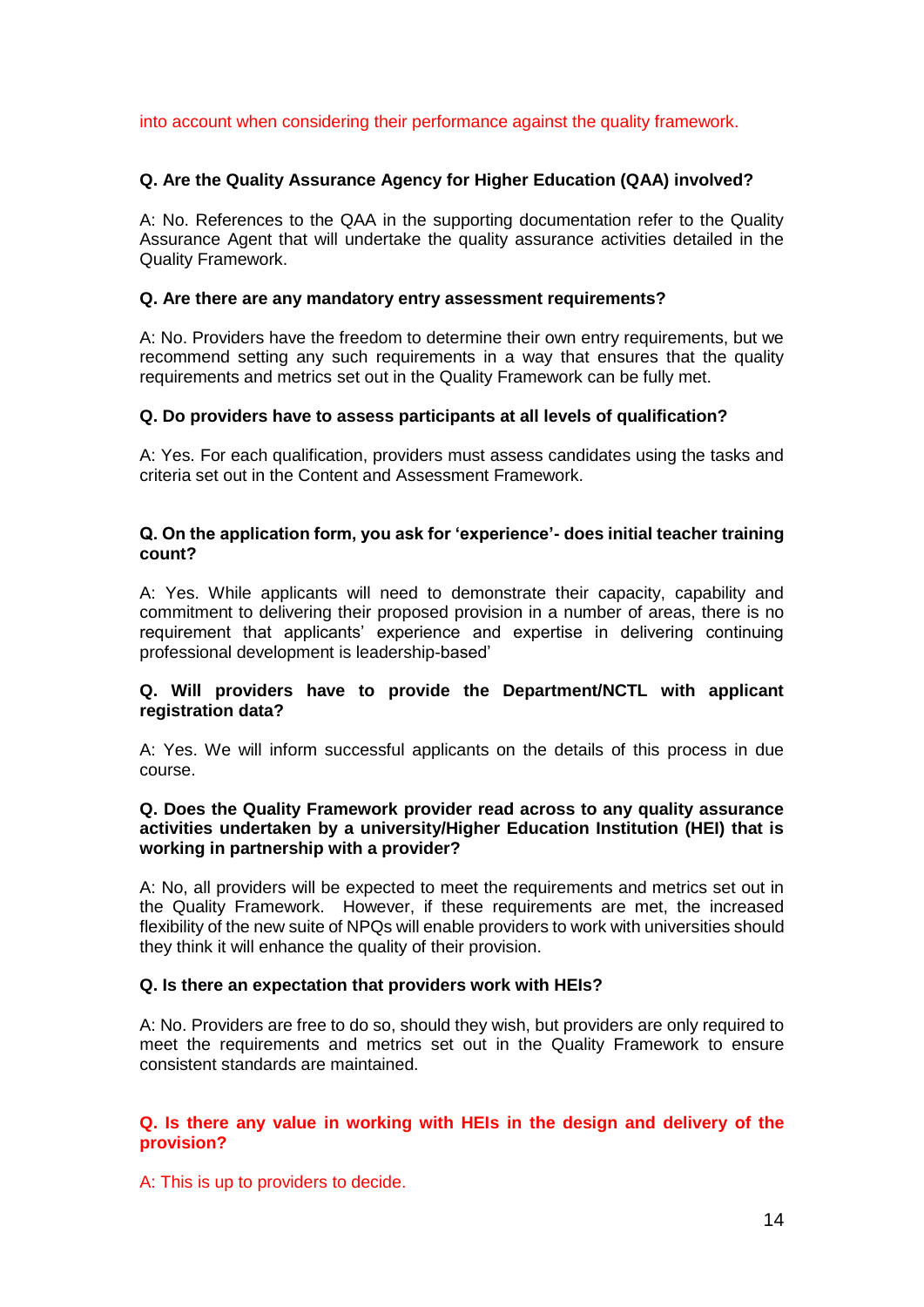## **Q. So providers essentially have a blank canvas to develop their courses?**

A: No. Providers must meet the requirements set out in Content and Assessment Framework and the Quality Framework to ensure national consistency and high quality.

## *LEAD SCHOOL REQUIREMENTS*

## **Q. If a MAT is applying, is a named 'Lead School' still required?**

A: Yes, all applications require a named Lead School**.**

**Q. Regarding annexes in relation to providing financial audited accounts for the last two years and data compliance etc – does the Lead School and each consortium partner have to provide this or is just the named organisation/applicant?**

A: Financial audited accounts are only required from the organisation or school applying but the Department may carry out due diligence checks on all partners.

## **Q. I'm from a Teaching School Alliance (TSA), can I change the 'Lead School' from year to year throughout the contract?**

A: If applicants wish to have more than one Lead School over the course of the contract, they will need to ensure this is clearly stated on their application.

## **Q. Can there only be one 'Lead School'?**

A: No, there can be more than one Lead School. The application form requires that at least one lead school (rated 'good' or 'outstanding') must be identified, but if applicants wish to have more than one Lead School, they will need to ensure this is clearly stated on their application.

#### **Q. Does the identified 'Lead School' have to have a particular proportion of pupils that are eligible for FSM?**

A: No.

## **Q. What happens if the 'Lead School' loses its 'Good' or 'Outstanding' Ofsted grade during the course of the contract?**

A: This will depend on the exact circumstances of the Lead School in question, and the extent to which the delivery of the qualification(s) remain feasible and of sufficiently high quality. As is set out in the Accreditation Agreement, the department or the quality assurance agent may require accreditees to assess risk to their delivery and take remedial action until the department reasonably considers that such risk has been remedied or removed.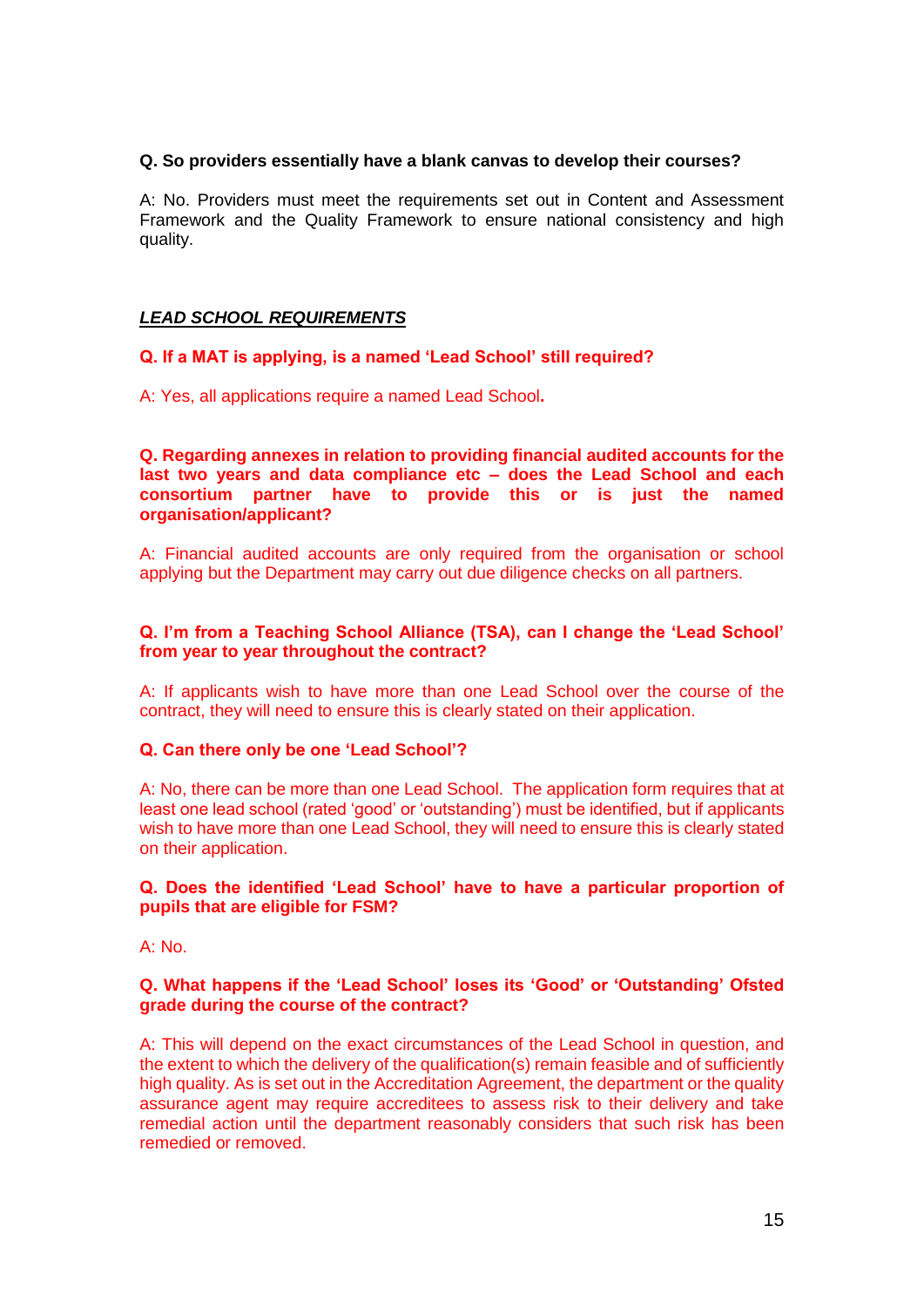# **Q. Does the 'Lead School' have to be a teaching school?**

A: There is no requirement that the Lead School has to be a teaching school.

## **Q. I'm a local authority looking to apply. Does the 'Lead School' need to come from within the local authority**?

A: While the Lead School must be 'Good' or 'Outstanding' for 'Overall Effectiveness', there are no geography-based requirements.

## **Q. What do you mean by 'other organisations'? Can they be private sector organisations?**

A: Provided that an applying organisation meets the criteria set out, they are welcome to apply for accreditation.

## *METRICS*

## **Q. Could you explain the metrics to which providers will be held to account?**

*A*: The Quality Framework demonstrates how the metrics operate, and uses some worked examples.

## **Q. Why have you chosen metrics on Free School Meals and Black and Minority Ethnic (BME) recruitment?**

**A:** We want to make sure that NPQs are taken up by the widest possible range of people. Current recruitment trends demonstrate there is plenty of positive recruitment activity, but now is the time to formalise this good work into an expectation.

#### **Q. Is value for money a metric?**

A: No, but this will be considered as part of application evaluation process, and the transparency requirements for providers will ensure that potential participants can make an informed/value for money choice.

## **Q. How did you calculate the targets for the Free School Meals and BME recruitment metrics?**

**A:** We looked at both the regional NPQ recruitment trends to date and the current make-up of the teaching workforce/nature of schools. That means the metrics are proportionate to the region in question and achievable.

## **Q. How do we know these are achievable? How do they compare to what we are currently doing?**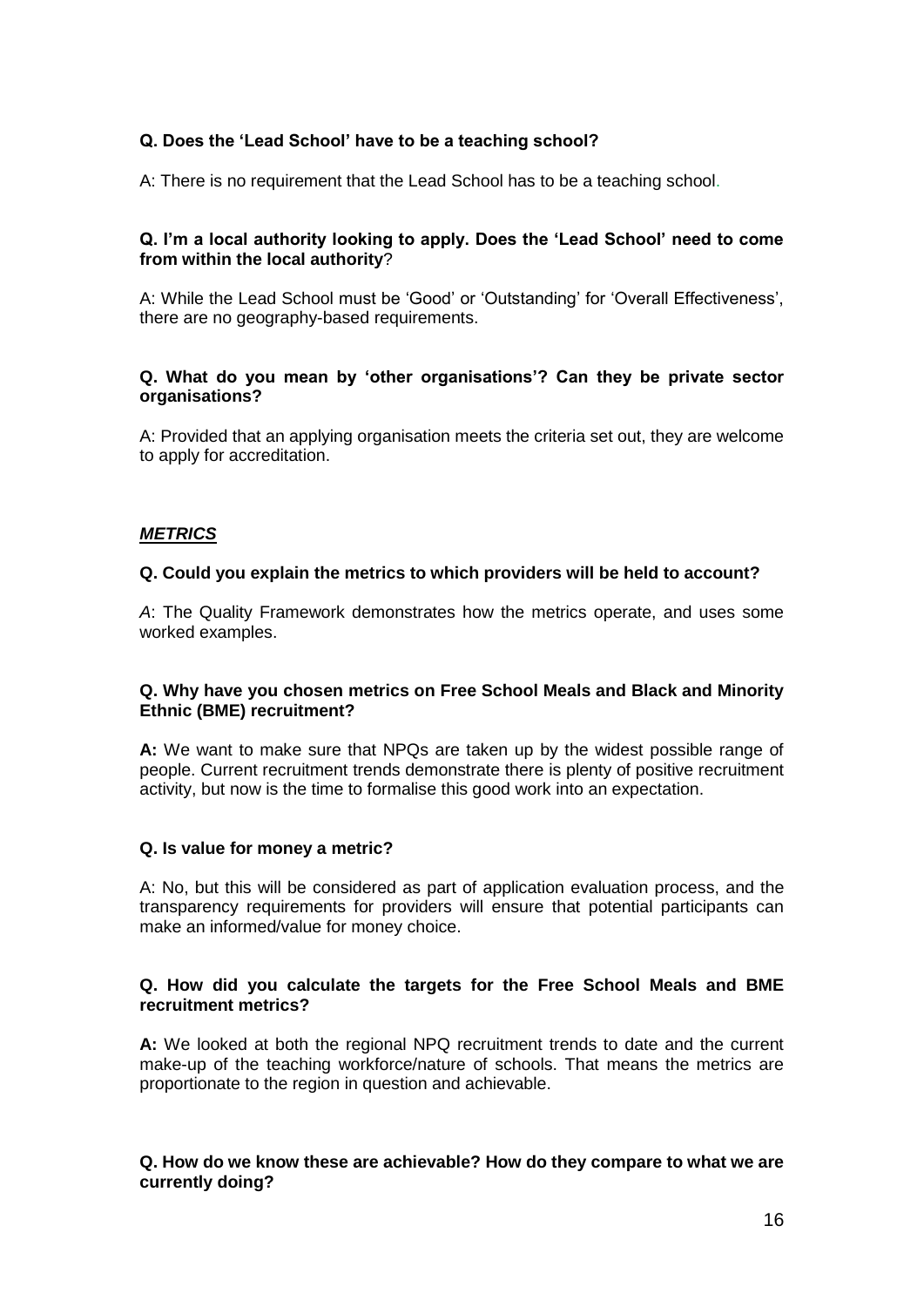**A:** We looked at current recruitment trends and the make-up of the teaching workforce at the target population for each level. The targets have been set proportionately to that, and designed to put providers on the right trajectory to recruit the widest possible range of people.

# **Q. What happens if we are in more than one region?**

**A:** You will have the aggregated mean of the regions you are operating in.

## **Q. What will the targets be for the Free School Meals and BME recruitment metrics if our area of operation covers more than one region?**

**A:** Your targets will be the aggregated mean of the relevant regions and, as part of other quality requirements, you will be expected to recruit from throughout your region of operation. Indicative targets are in the Quality Framework.

## **Q. Are there targets for provider coverage in the Northern Powerhouse region?**

A: There are no regionally based targets. Providers must meet the application criteria and meet the quality requirements and metrics outlined in the Quality Framework.

## **Q. Are there targets for provider coverage in Opportunity Areas?**

A: There are no targets for Opportunity Areas. Providers that meet the application criteria and quality requirements and metrics outlined in the Quality Framework are welcome to deliver in these areas.

## **Q. What targets will we have for Free School Meals and BME recruitment if we are a national provider?**

**A:** You will be held to account against national targets and, as part of other quality requirements, be expected to recruit from throughout your region(s) of operation.

## **Q. How will the metric relating to Free School Meals be calculated?**

A: All target percentages will be adjusted for each accredited provider to reflect the nature of the school population in their area of operation, with the provider subsequently informed of their allocated target by the DfE. Further details, including indicative targets for regional-level providers, can be found in the Quality Framework.

#### **Q. Is it possible to develop separate qualifications for aspirant and serving school leaders?**

A: Yes. As long as requirements set out in the Quality Framework and Content and Assessment Framework are met.

#### **Q. Does the Quality Framework contain a requirement or metric around retention?**

**A:** Yes. The Quality Framework contains the following metrics related to retention: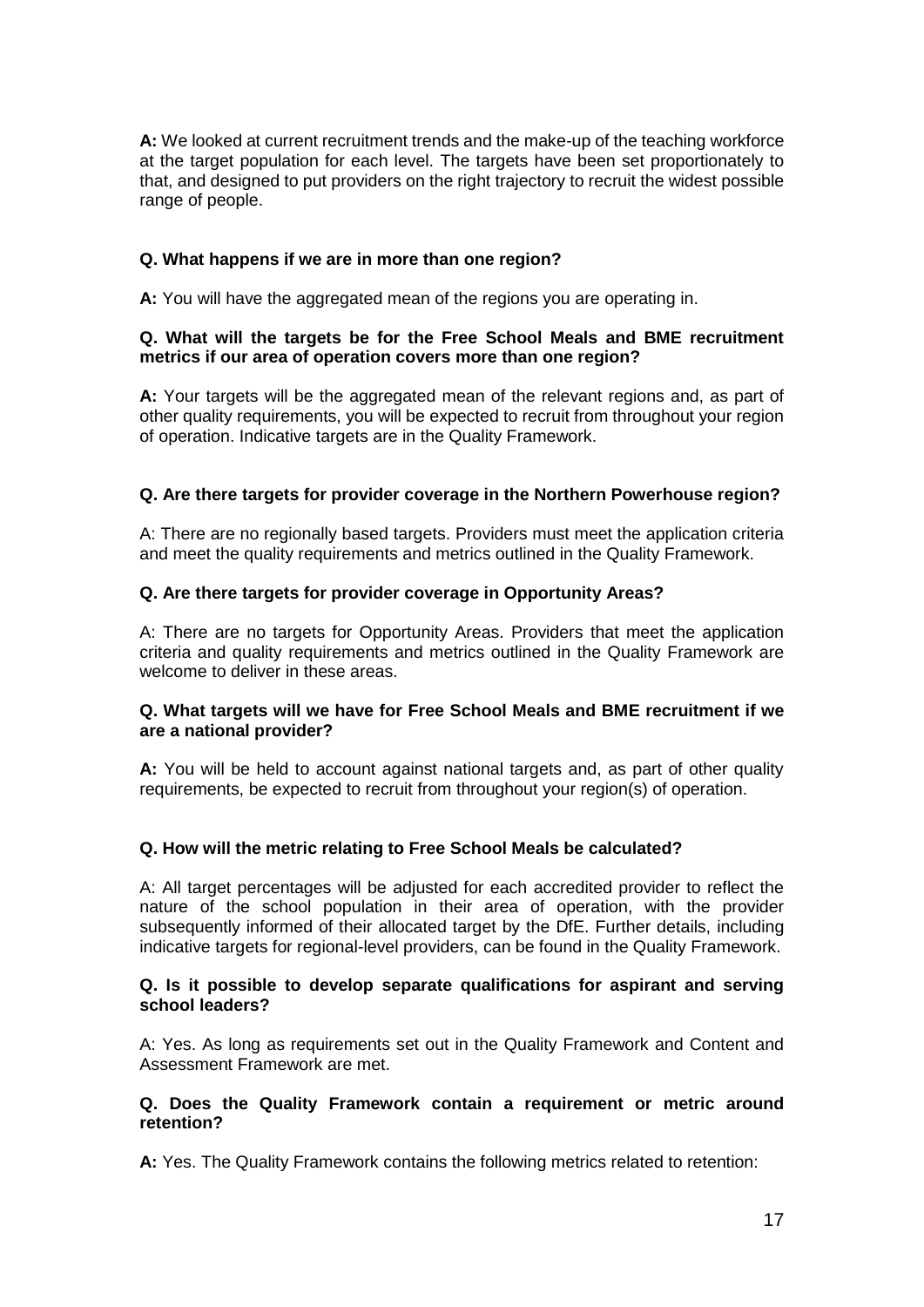- Providers ensure that at least 90% of participants present for final assessment within 18 months of formally commencing the programme
- Providers ensure that there is no significant different between the achievement and retention rates of different groups

# **Q. What are Category 5 and 6 areas?**

A: Category 5 and 6 areas are those described in the 2016 White Paper<sup>1</sup> as having the weakest performance and least capacity to improve. A map of the category 5 and 6 areas is available via this link:

[https://www.gov.uk/government/uploads/system/uploads/attachment\\_data/file/50839](https://www.gov.uk/government/uploads/system/uploads/attachment_data/file/508392/Methodology_guidance_note_-_defining_achieving_excellence_areas.pdf) 2/Methodology\_guidance\_note - defining\_achieving\_excellence\_areas.pdf

## **Q. Do the application evaluation criteria give any weighting to providers looking to deliver in OAs/Category 5 and 6 areas?**

A: The evaluation criteria do not score against these issues, but applicants will need to demonstrate sufficient demand in their proposed areas of operation.

# *NPQ COSTS & FUNDING*

1

## **Q. Is there any funding available to develop NPQs?**

**A:** No, but as announced on 16 February, £10m of the Teaching and Leadership Innovation Fund (TLIF) will be set aside to incentivise teachers and leaders in our most challenging schools to take up new NPQs from September 2017.

## **Q. What is the Teaching and Leadership Innovation Fund (TLIF)?**

**A:** The TLIF is a three-year £75 million fund to support high quality professional development for teachers and school leaders in areas of the country that need it most. The bidding round for the first tranche of funding will be announced shortly. Further details on how to register your interest or sign up for an information event can be found [here.](https://www.gov.uk/guidance/teaching-and-leadership-innovation-fund)

#### **Q. Can current or prospective NPQ providers apply for the first tranche of TLIF funding?**

**A:** No. Bids for TLIF funding that replicate NCTL's current leadership development offer, whether in whole or in part, will not be funded through Tranche 1 funding. This includes NPQ, both the current licensed offer and the newly reformed qualifications.

## **Q. You recently announced that up to £10m of the TLIF will be for NPQs. What will that be used for?**

<sup>1</sup> 'Educational Excellence Everywhere' – March 2016:

<https://www.gov.uk/government/publications/educational-excellence-everywhere>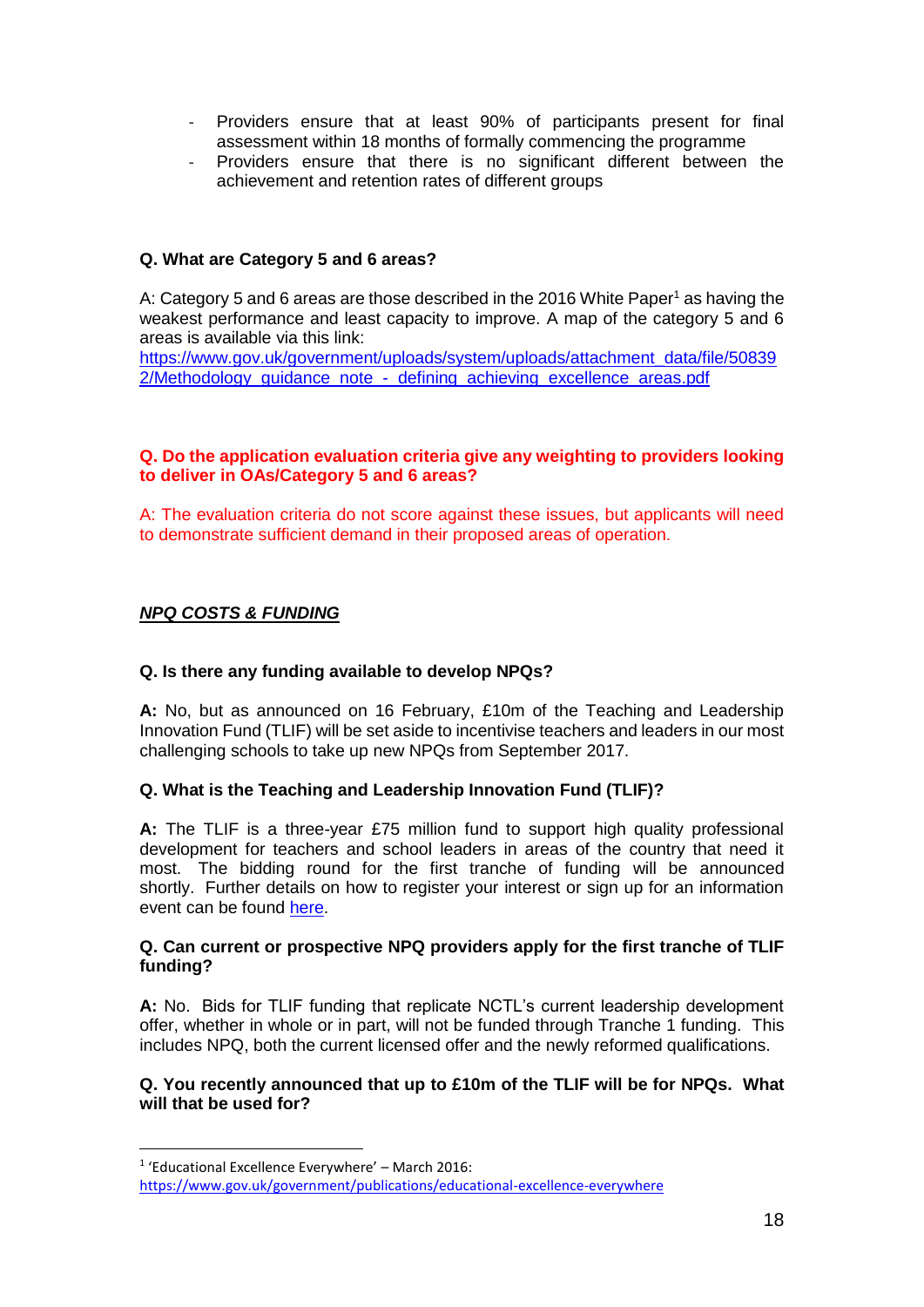**A:** In order to help raise standards and drive social mobility, we want to incentivise participation in the new gold standard NPQs in the areas that most need to improve. This new funding will support teachers and leaders in opportunity areas and category 5 and 6 areas take up new NPQs from September 2017. The up to £10m of funding for NPQs will be made available to participants, rather than providers, in areas of greatest need, to ensure they can access the very best professional qualifications for existing and aspirant leaders.

## **Q. Is there a pricing structure/RRP?**

A: No, there is no RRP. Providers have the freedom to set their own prices, but they must be transparent by publishing what they're offering for this price – thus ensuring participants can make an informed choice on the value of money of their courses.

### **Q. Do providers have to state what the costs of their qualifications will be in the application form? And if so, will providers be held to account on this?**

A: Applicants will have to outline in their application what delivery methods will be used and how these will be costed as well as provide a financial plan for the length of the contract, including a detailed breakdown of costs as a proportion of a participant's course fee. This should include costs such as venues, staff and administration.

## **Q. How will the quality assurance of the courses work in light of (potentially) wildly different prices?**

A: All providers will be required to meet the quality requirements and metrics set out in the Quality Framework. Providers have the freedom to set their own prices, but they must be transparent by publishing what they are offering for this price – thus ensuring participants can make an informed choice on the value for money of their courses.

## **Q. Can participants from a disadvantaged school use Pupil Premium funding to fund the costs in undertaking a qualification?**

A: It is for schools to decide on the most effective way to use their pupil premium in order to raise the attainment of eligible pupils. Funding professional development for staff can be an extremely valuable use of the funding. Schools considering using their pupil premium to fund NPQs should have a clear rationale for why they have used the funding in this way and have robust plans in place to evaluate its impact on eligible pupils.

## **Q. Where there is a consortium, can different participants in different areas be charged different prices?**

A: Yes. Costs are to be determined by providers, but there is a requirement in the Quality Framework that providers publish data on their courses so that potential participants can make an informed/value for money choice.

#### **Q. Do you have to be part of consortium to apply?**

A: No, but providers are free to set up consortia if they wish.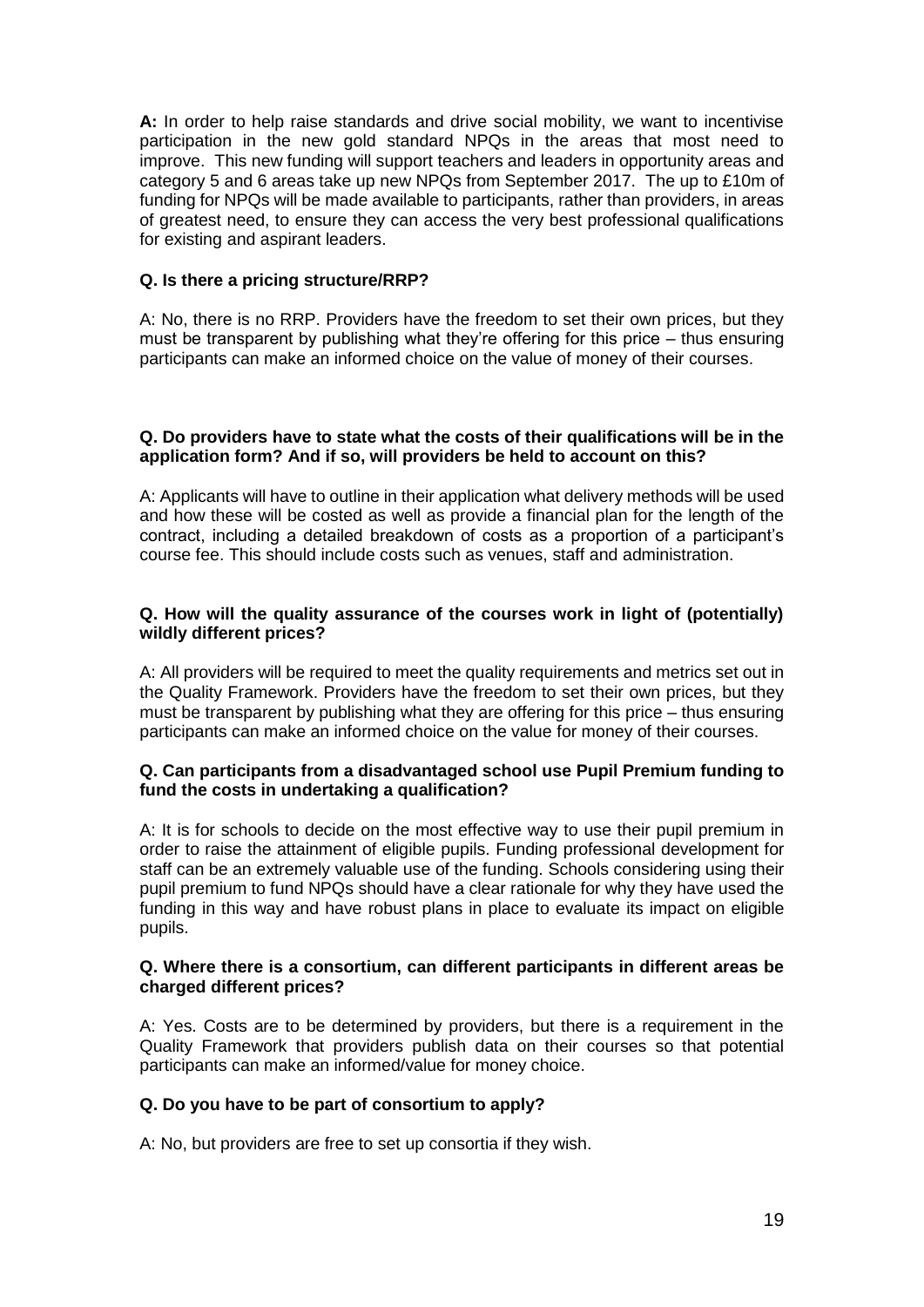## **Q. Will it be possible to use Apprenticeship Levy funding for the reformed NPQs?**

A: This will depend on the individual circumstances. For guidance on the Apprenticeship Levy, and also contact details to raise specific queries on the<br>Apprenticeship Levy, every, please prese visit: Apprenticeship Levy, please visit: [https://www.gov.uk/government/publications/apprenticeship-levy-how-it-will](https://www.gov.uk/government/publications/apprenticeship-levy-how-it-will-work/apprenticeship-levy-how-it-will-work)[work/apprenticeship-levy-how-it-will-work](https://www.gov.uk/government/publications/apprenticeship-levy-how-it-will-work/apprenticeship-levy-how-it-will-work)

## **Q. Can providers use other funding or grants to support the delivery of NPQs?**

A: Applicants wishing to use grants or other funding streams to support the delivery of NPQs are welcome to do so, however they will be responsible for ensuring this is compatible with the terms and conditions upon which the grant/funding was awarded. Applicants should verify this with the funding source where this is not clear.

## **Q. Do you need to give the price that you intend to charge participants for their courses in the Application Form?**

A: No, but financial planning needs to be outlined as per Section E3 of the application form.

# *NEW NPQs FOR EXECUTIVE HEADS AND CEOs*

## **Q. Have you designed a specific NPQ for MAT CEOs / Executive Heads?**

**A:** We have added a new level of leadership – 'Leading across several schools' – and an accompanying qualification – the National Professional Qualification for Executive Leadership (NPQEL) – targeted at aspirant and serving Executive Heads and MAT CEOs. This addition reflects the changing range of leadership roles, and skills required.

## **Q. How does this fit with the MAT CEO courses?**

**A:** It complements them, giving the participant more choice and an opportunity to gain a DfE-recognised qualification.

## **Q. Is the NPQEL designed for both Executive Head teachers and the multiacademy trust CEOs?**

A: Yes. We have designed the NPQEL to be appropriate for all types of executive leaders working across multiple schools.

## **Q. Can the NPQEL be undertaken by participants from 'non-traditional' (business) programmes?**

A: Yes. As long as providers meet the NPQEL requirements set out in the Content and Assessment Framework, and the requirements and metrics set out in the Quality Framework, they are free to tailor their courses to meet the needs of different groups.

## **Q. Can the NPQEL be tailored to different types of multi-academy trust leader?**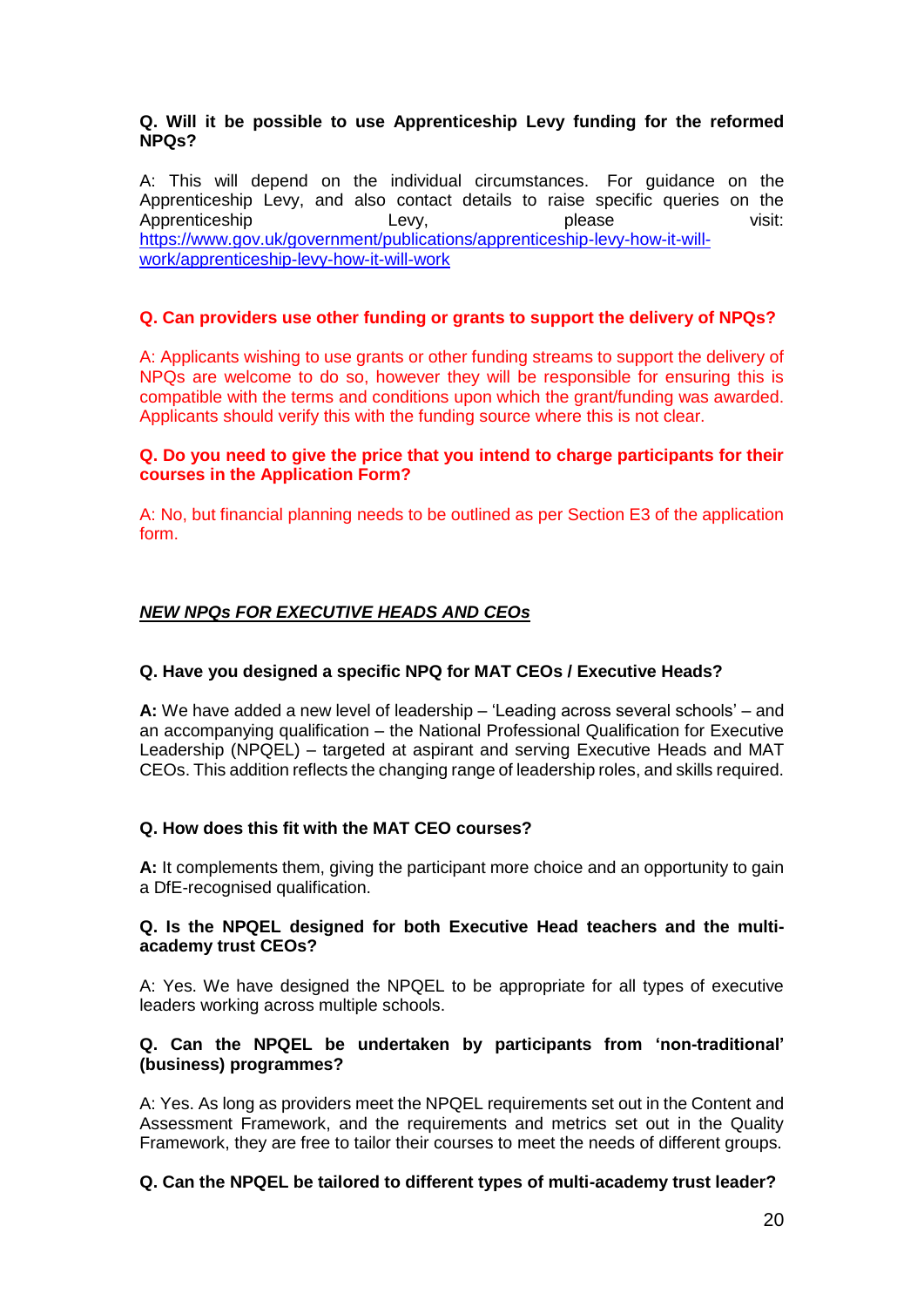A: Yes. As long as providers meet the NPQEL requirements set out in the Content and Assessment Framework, and the requirements and metrics set out in the Quality Framework, they are free to tailor their courses to meet the needs of different groups.

# *INTERNATIONAL PROVIDERS*

## **Q. Can international organisations (e.g. British schools overseas) apply for accreditation and how will the quality framework, including the metrics, apply for those who are accredited?**

**A:** British schools operating overseas, and other international organisations, would be able to apply for accreditation as long as they can satisfy the necessary application requirements, which includes the provision of courses in England. We recognise that there may be organisations that wish to deliver the new qualifications overseas and we will be considering the possibilities for accrediting and quality assuring such organisations in due course.

# *HOW THE REFORM PROCESS WORKED*

## **Q. How did you involve the sector in reforming the NPQs?**

A: We brought together an expert group, consisting of leading headteachers, MAT CEOs and other experts to develop a reformed suite of world-leading National Professional Qualifications to prepare leaders more effectively for the full range of leadership roles in the new schools system.

## **Q. Was the expert group an independent external review group?**

**A:** No. Independent external review groups make public recommendations to the government. The expert group was a group of sector experts helping officials to advise the Department's ministers.

## **Q. What was the remit of the expert group?**

**A:** The expert group was convened to:

- 1. identify the suite of qualifications needed to ensure that leaders are prepared for the full range of leadership roles in the new school system;
- 2. identify the high-level knowledge and skills required at each leadership level, and how this should be assessed;
- 3. inform the development of a new high-level framework for these qualifications which can be used by the sector to develop leadership provision, whilst allowing the space for innovation; and
- 4. advise on future delivery and long term governance arrangements to ensure a quality-assured and sustainable sector-led approach to reformed NPQs against this new high-level framework.

## **Q. How were the members of the expert group chosen?**